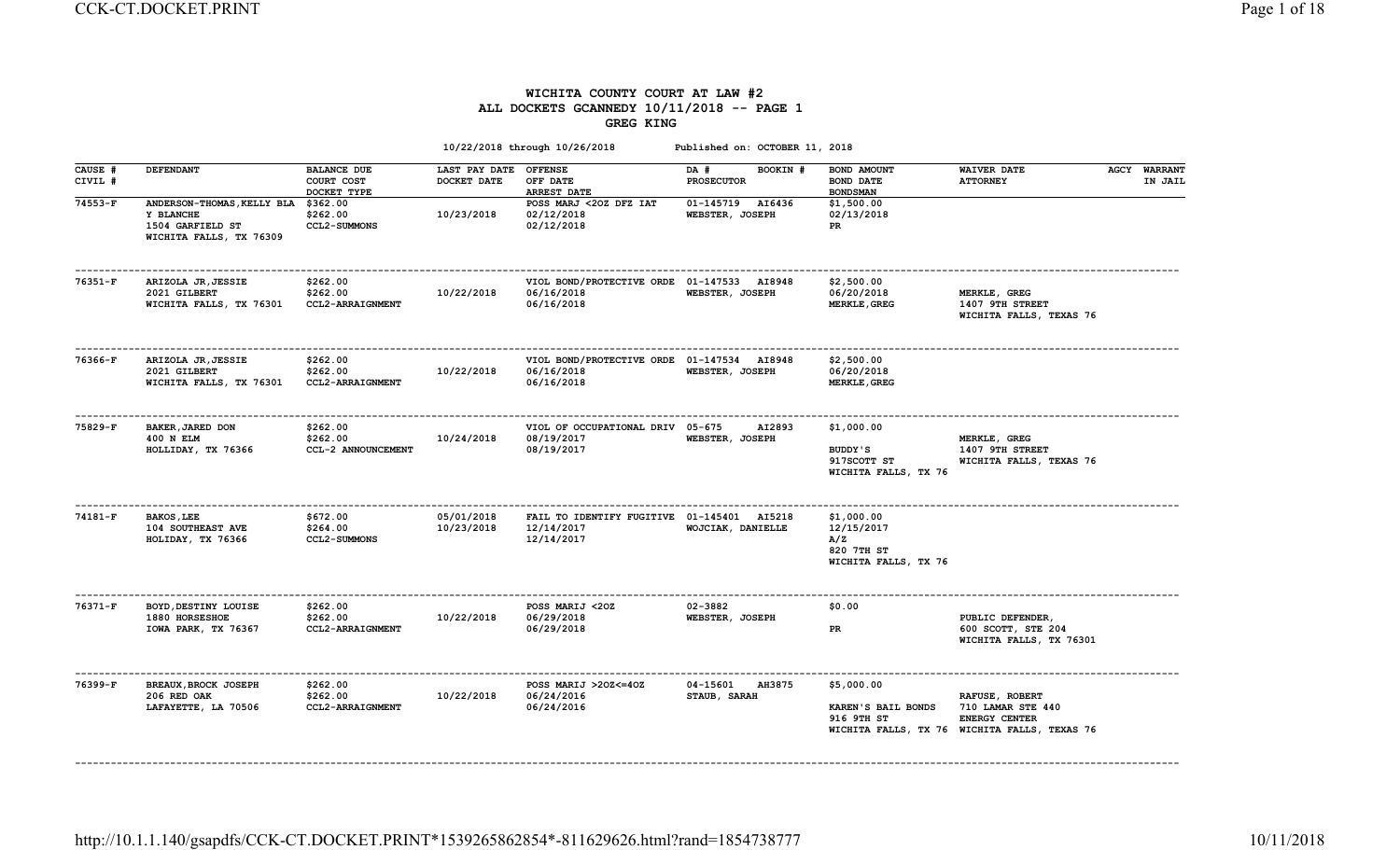### WICHITA COUNTY COURT AT LAW #2 ALL DOCKETS GCANNEDY 10/11/2018 -- PAGE 2 GREG KING

|                    |                                                                        |                                                 |                                      | 10/22/2018 through 10/26/2018                                   | Published on: OCTOBER 11, 2018        |                                                                                           |                                                                       |                                |
|--------------------|------------------------------------------------------------------------|-------------------------------------------------|--------------------------------------|-----------------------------------------------------------------|---------------------------------------|-------------------------------------------------------------------------------------------|-----------------------------------------------------------------------|--------------------------------|
| CAUSE #<br>CIVIL # | <b>DEFENDANT</b>                                                       | <b>BALANCE DUE</b><br>COURT COST<br>DOCKET TYPE | LAST PAY DATE OFFENSE<br>DOCKET DATE | OFF DATE<br><b>ARREST DATE</b>                                  | DA #<br>BOOKIN #<br><b>PROSECUTOR</b> | BOND AMOUNT<br><b>BOND DATE</b><br><b>BOND SMAN</b>                                       | <b>WAIVER DATE</b><br><b>ATTORNEY</b>                                 | <b>AGCY WARRANT</b><br>IN JAIL |
| 73995-F            | <b>BUENO JR, ERNEST</b><br>2203 10TH ST<br>WICHITA FALLS, TX 76309     | \$262.00<br>\$262.00<br>CCL-2 ANNOUNCEMENT      | 10/24/2018                           | VIOL COURT ORDER ENJ ORGA 01-144114<br>10/03/2017<br>10/03/2017 | <b>AI3864</b><br>FAWCETT, DAVID       | \$1,000.00<br>10/03/2017<br>A/Z<br>820 7TH ST<br>WICHITA FALLS, TX 76                     |                                                                       |                                |
| 76382-F            | BURKHALTER, DONNA KAY<br>3104 COLQUIT RD<br><b>BOWIE, TX 76230</b>     | \$262.00<br>\$262.00<br>CCL2-ARRAIGNMENT        | 10/22/2018                           | DRIVING WHILE INTOXICATED 04-17232<br>08/19/2018<br>08/19/2018  | AJ408<br>STAUB, SARAH                 | \$1,000.00<br>08/19/2018<br>A/Z<br>820 7TH ST<br>WICHITA FALLS, TX 76                     |                                                                       |                                |
| 76394-F            | <b>BUTLER, TAYLOR ANNE</b><br>4308 MT SCOTT<br>WICHITA FALLS, TX 76310 | \$262.00<br>\$262.00<br>CCL2-ARRAIGNMENT        | 10/22/2018                           | POSS MARIJ <20Z<br>07/11/2018<br>07/11/2018                     | 01-148005 AI9455<br>STAUB, SARAH      | \$500.00<br>07/12/2018<br>A/Z<br>820 7TH ST<br>WICHITA FALLS, TX 76                       | STILLSON, SCOTT<br>900 8TH STREET, STE. 10<br>WICHITA FALLS, TX 76301 |                                |
| 76383-F            | CANADA, DEONTE TREVON<br>4506 TRAILWOOD<br>WICHITA FALLS, TX 76310     | \$262.00<br>\$262.00<br>CCL2-ARRAIGNMENT        | 10/22/2018                           | POSS MARIJ <20Z<br>08/21/2018<br>08/21/2018                     | 01-148026 AJ447<br>STAUB, SARAH       | \$500.00<br>08/22/2018<br>MOM'S BAIL BONDS<br>916 9TH STREET, STE<br>WICHITA FALLS, TX 76 |                                                                       |                                |
| 72497-F            | CATO JR, DERYL WAYNE<br>310 E SUMMIT<br>ELECTRA, TX 76360              | \$874.00<br>\$381.00<br><b>CCL2-SUMMONS</b>     | 06/22/2018<br>10/23/2018             | DRIVING WHILE INTOXICATED 04-16332<br>04/03/2017<br>04/03/2017  | <b>AH9892</b><br>FAWCETT, DAVID       | \$1,500.00<br>04/03/2017<br>A/Z<br>820 7TH ST<br>WICHITA FALLS, TX 76                     | MAHLER, RICK L<br>719 SCOTT AVE STE 616<br>WICHITA FALLS, TX 76301    |                                |
| 75221-F            | CHANCELLOR, JIMMY ALLEN<br>4004 LENORE DR<br>BURKBURNETT, TX 76354     | \$562.00<br>\$262.00<br><b>CCL2-SUMMONS</b>     | 10/23/2018                           | OBSTRUCT EMERGENCY TELEPH 10-10718<br>12/03/2017<br>12/03/2017  | AI5029<br>WEBSTER, JOSEPH             | \$1,000.00<br>12/04/2017<br><b>URBONDSMAN</b><br>PO BOX 8105<br>WICHITA FALLS, TX 76      |                                                                       |                                |

http://10.1.1.140/gsapdfs/CCK-CT.DOCKET.PRINT\*1539265862854\*-811629626.html?rand=1854738777 10/11/2018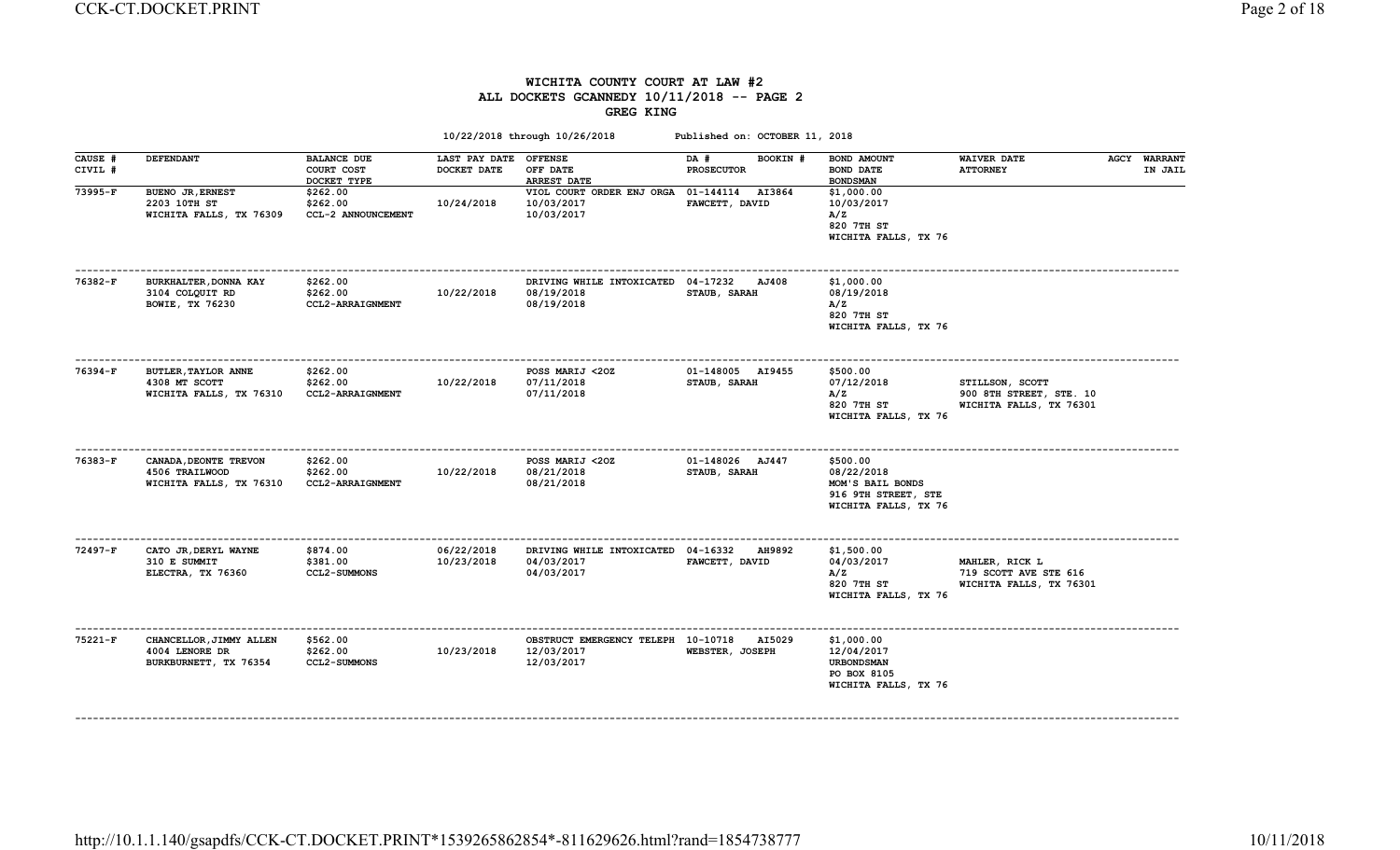### WICHITA COUNTY COURT AT LAW #2 ALL DOCKETS GCANNEDY 10/11/2018 -- PAGE 3 GREG KING

|                    |                                                                            |                                                 |                                      | 10/22/2018 through 10/26/2018                                          | Published on: OCTOBER 11, 2018            |                                                                                             |                                                                   |                                |
|--------------------|----------------------------------------------------------------------------|-------------------------------------------------|--------------------------------------|------------------------------------------------------------------------|-------------------------------------------|---------------------------------------------------------------------------------------------|-------------------------------------------------------------------|--------------------------------|
| CAUSE #<br>CIVIL # | <b>DEFENDANT</b>                                                           | <b>BALANCE DUE</b><br>COURT COST<br>DOCKET TYPE | LAST PAY DATE OFFENSE<br>DOCKET DATE | OFF DATE<br><b>ARREST DATE</b>                                         | DA #<br>BOOKIN #<br><b>PROSECUTOR</b>     | BOND AMOUNT<br><b>BOND DATE</b><br><b>BOND SMAN</b>                                         | <b>WAIVER DATE</b><br><b>ATTORNEY</b>                             | <b>AGCY WARRANT</b><br>IN JAIL |
| 76400-F            | CHANNEL, DOUGLAS ALLEN<br>1200 THOMPSON APT 624<br>WICHITA FALLS, TX 76301 | \$377.00<br>\$377.00<br>CCL2-ARRAIGNMENT        | 10/22/2018                           | DRIVING WHILE INTOXICATED<br>08/31/2018<br>08/31/2018                  | 01-148553<br><b>AJ664</b><br>STAUB, SARAH | \$750.00<br>09/01/2018<br><b>URBONDSMAN</b><br>PO BOX 8105<br>WICHITA FALLS, TX 76          |                                                                   |                                |
| 76359-F            | <b>CHAVARRIA, JOSH</b><br>2731 RIDGEWAY DR<br>WICHITA FALLS, TX 76306      | \$262.00<br>\$262.00<br>CCL2-ARRAIGNMENT        | 10/22/2018                           | CRIM TRESPASS HABIT/SHLTR 01-147475 AI8812<br>06/09/2018<br>06/09/2018 | WEBSTER, JOSEPH                           | \$500.00<br>06/09/2018<br>PR                                                                |                                                                   |                                |
| 76354-F            | COLLINS, LINDSEY MAE<br>3305 GARFIELD<br>WICHITA FALLS, TX 76308           | \$262.00<br>\$262.00<br>CCL2-ARRAIGNMENT        | 10/22/2018                           | CRIMINAL TRESPASS<br>08/29/2018<br>08/29/2018                          | 01-148531 AJ625<br>WEBSTER, JOSEPH        | \$500.00<br>PR                                                                              |                                                                   |                                |
| 66507-F            | CONN, ETHAN CALEB<br>4540 BARNETT<br>WICHITA FALLS, TX 76310               | \$212.00<br>\$262.00<br><b>CCL2-SUMMONS</b>     | 10/23/2018                           | POSS MARIJ <= 2 OZ DRUG FR 01-130406 AG744<br>09/26/2014<br>09/26/2014 | BOST, DAVID                               | \$3,500.00<br>09/27/2015<br>A/Z<br>820 7TH ST<br>WICHITA FALLS, TX 76                       | TROTTER, FRANK<br>807 8TH ST STE 900<br>WICHITA FALLS, TX 76301   |                                |
| 76372-F            | COOK, JACOB WESLEY<br>912 EAST ROOSEVELT<br>ELECTRA, TX 76360              | \$262.00<br>\$262.00<br><b>CCL2-ARRAIGNMENT</b> | 10/22/2018                           | POSS DANGEROUS DRUG<br>09/15/2018<br>09/15/2018                        | 01-148121 AJ965<br>WEBSTER, JOSEPH        | \$1,000.00<br>09/16/2018<br>MOM'S BAIL BONDS<br>916 9TH STREET, STE<br>WICHITA FALLS, TX 76 | CANNEDY, MARTY<br>1407 9TH STREET<br>WICHITA FALLS, TEXAS 76      |                                |
| 76373-F            | COOK, JACOB WESLEY<br>912 E ROOSEVELT<br>ELECTRA, TX 76360                 | \$262.00<br>\$262.00<br><b>CCL2-ARRAIGNMENT</b> | 10/22/2018                           | POSS MARIJ <20Z<br>09/15/2018<br>09/15/2018                            | 01-148122 AJ965<br>WEBSTER, JOSEPH        | \$500.00<br>09/15/2018<br>PR                                                                |                                                                   |                                |
| 71132-F            | CORONA, TAMMY ANN<br>1705 COLLINS<br>WICHITA FALLS, TX 76301               | \$104.00<br>\$268.00<br><b>CCL2-SUMMONS</b>     | 03/22/2018<br>10/23/2018             | DRIVING W/LIC INV W/PREV<br>10/22/2016<br>10/22/2016                   | 01-140002 AH6381<br>GODFREY, DEAN         | \$500.00<br>10/23/2016<br>PR                                                                | PUBLIC DEFENDER,<br>600 SCOTT, STE 204<br>WICHITA FALLS, TX 76301 |                                |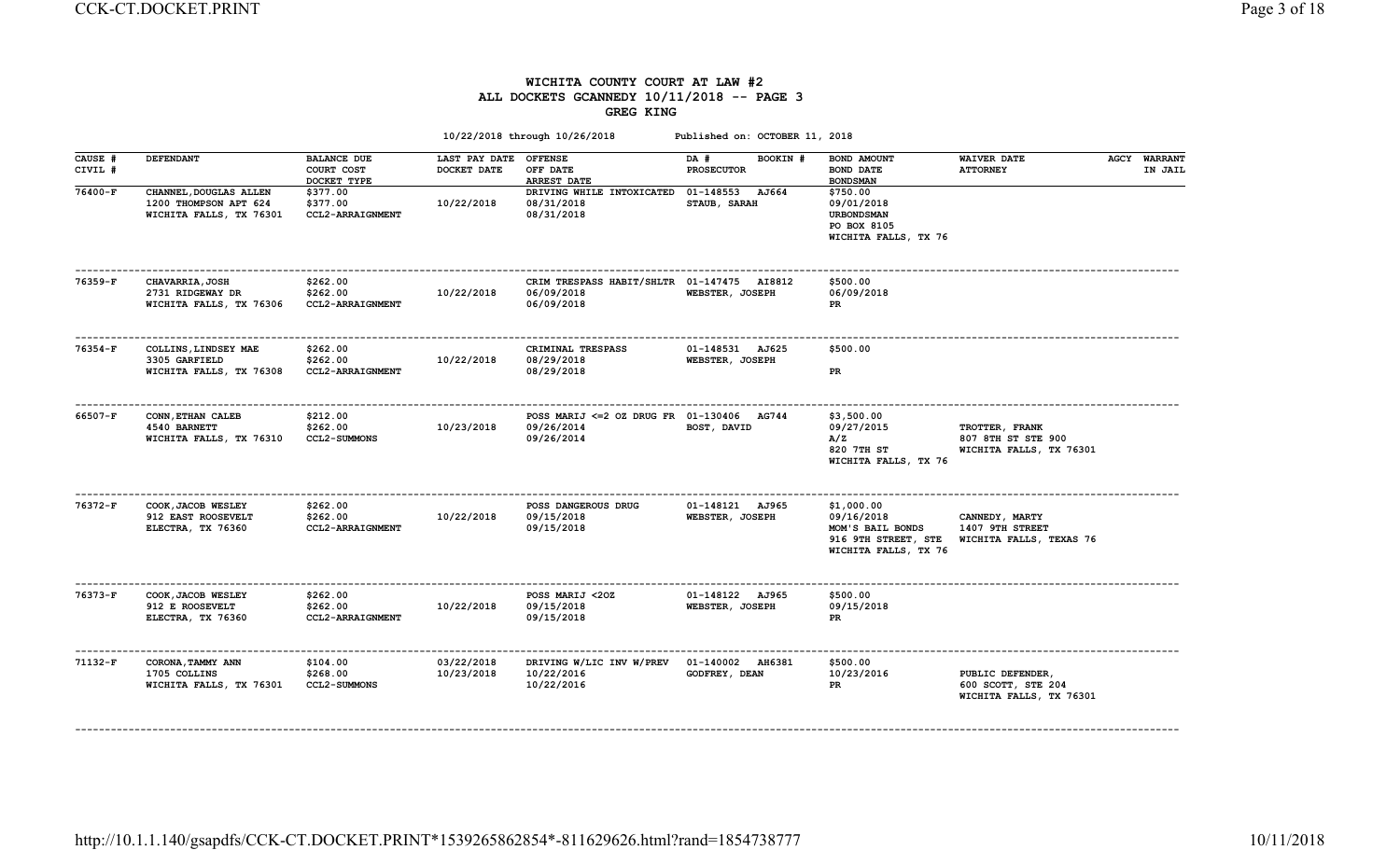### WICHITA COUNTY COURT AT LAW #2 ALL DOCKETS GCANNEDY 10/11/2018 -- PAGE 4 GREG KING

|                    |                                                                             |                                                 |                                     | 10/22/2018 through 10/26/2018                                         | Published on: OCTOBER 11, 2018        |                                                                                           |                                       |                                |
|--------------------|-----------------------------------------------------------------------------|-------------------------------------------------|-------------------------------------|-----------------------------------------------------------------------|---------------------------------------|-------------------------------------------------------------------------------------------|---------------------------------------|--------------------------------|
| CAUSE #<br>CIVIL # | <b>DEFENDANT</b>                                                            | <b>BALANCE DUE</b><br>COURT COST<br>DOCKET TYPE | <b>LAST PAY DATE</b><br>DOCKET DATE | <b>OFFENSE</b><br>OFF DATE<br>ARREST DATE                             | BOOKIN #<br>DA #<br><b>PROSECUTOR</b> | BOND AMOUNT<br><b>BOND DATE</b><br><b>BOND SMAN</b>                                       | <b>WAIVER DATE</b><br><b>ATTORNEY</b> | <b>AGCY WARRANT</b><br>IN JAIL |
| 76352-F            | COSTILLA CAMPOS, ESEQUIEL<br>2504 BUCHANAN<br>WICHITA FALLS, TX 76301       | \$262.00<br>\$262.00<br>CCL2-ARRAIGNMENT        | 10/22/2018                          | UNL CARRYING WEAPON<br>09/03/2018<br>09/03/2018                       | 01-148571 AJ727<br>WEBSTER, JOSEPH    | \$1,000.00<br>09/04/2018<br><b>PR</b>                                                     |                                       |                                |
| 76353-F            | COSTILLA CAMPOS, ESEQUIEL<br>2504 BUCHANAN<br>WICHITA FALLS, TX 76301       | \$262.00<br>\$262.00<br>CCL2-ARRAIGNMENT        | 10/22/2018                          | POSS MARJ <20Z DFZ IAT<br>09/03/2018<br>09/03/2018                    | 01-148075 AJ727<br>WEBSTER, JOSEPH    | \$1,000.00<br>09/04/2018<br>PR                                                            |                                       |                                |
| 76397-F            | DIAZ, NICHOLAS<br>298 MUNCHRATH RD<br>WINDTHORST, TX 76389                  | \$262.00<br>\$262.00<br>CCL2-ARRAIGNMENT        | 10/22/2018                          | POSS MARIJ <20Z<br>08/24/2018<br>08/24/2018                           | 01-148037 AJ514<br>STAUB, SARAH       | \$500.00<br>08/24/2018<br>PR                                                              |                                       |                                |
| 74705-F            | <b>DOAN, RANDY</b><br>704 E RUBY<br>IOWA PARK, TX 76367                     | \$362.00<br>\$262.00<br><b>CCL2-SUMMONS</b>     | 10/23/2018                          | POSS MARIJ <20Z<br>12/26/2017<br>12/26/2017                           | 01-144399 AI5440<br>WEBSTER, JOSEPH   | \$500.00<br>12/27/2017<br>MOM'S BAIL BONDS<br>916 9TH STREET, STE<br>WICHITA FALLS, TX 76 |                                       |                                |
| 76363-F            | DONOHO, ZANE EDWIN<br>P.O. BOX 1023<br>HOLLIDAY, TX 76366                   | \$377.00<br>\$377.00<br>CCL2-ARRAIGNMENT        | 10/22/2018                          | DRIVING WHILE INTOXICATED 04-17222 AJ167<br>08/07/2018<br>08/07/2018  | WEBSTER, JOSEPH                       | \$750.00<br>08/07/2018<br>PR                                                              |                                       |                                |
| 76381-F            | ENRIQUEZ, MYA HOPE<br>1605 RUIDOSA<br>WICHITA FALLS, TX 76306               | \$262.00<br>\$262.00<br><b>CCL2-ARRAIGNMENT</b> | 10/22/2018                          | POSS MARIJ <20Z<br>08/22/2018<br>08/22/2018                           | 01-148034 AJ469<br>STAUB, SARAH       | \$500.00<br>08/27/2018<br>A/Z<br>820 7TH ST<br>WICHITA FALLS, TX 76                       |                                       |                                |
| 74334-F            | EPPERT JR, RICHARD LYNN<br>1505 SHEPPARD RD LOT 11<br>BURKBURNETT, TX 76354 | \$406.00<br>\$336.00<br><b>CCL2-SUMMONS</b>     | 05/03/2018<br>10/23/2018            | FAIL TO IDENTIFY GIVING F 10-10686 AI4277<br>10/24/2017<br>10/24/2017 | WOJCIAK, DANIELLE                     | \$850.00<br>10/25/2017<br>A/Z<br>820 7TH ST<br>WICHITA FALLS, TX 76                       |                                       |                                |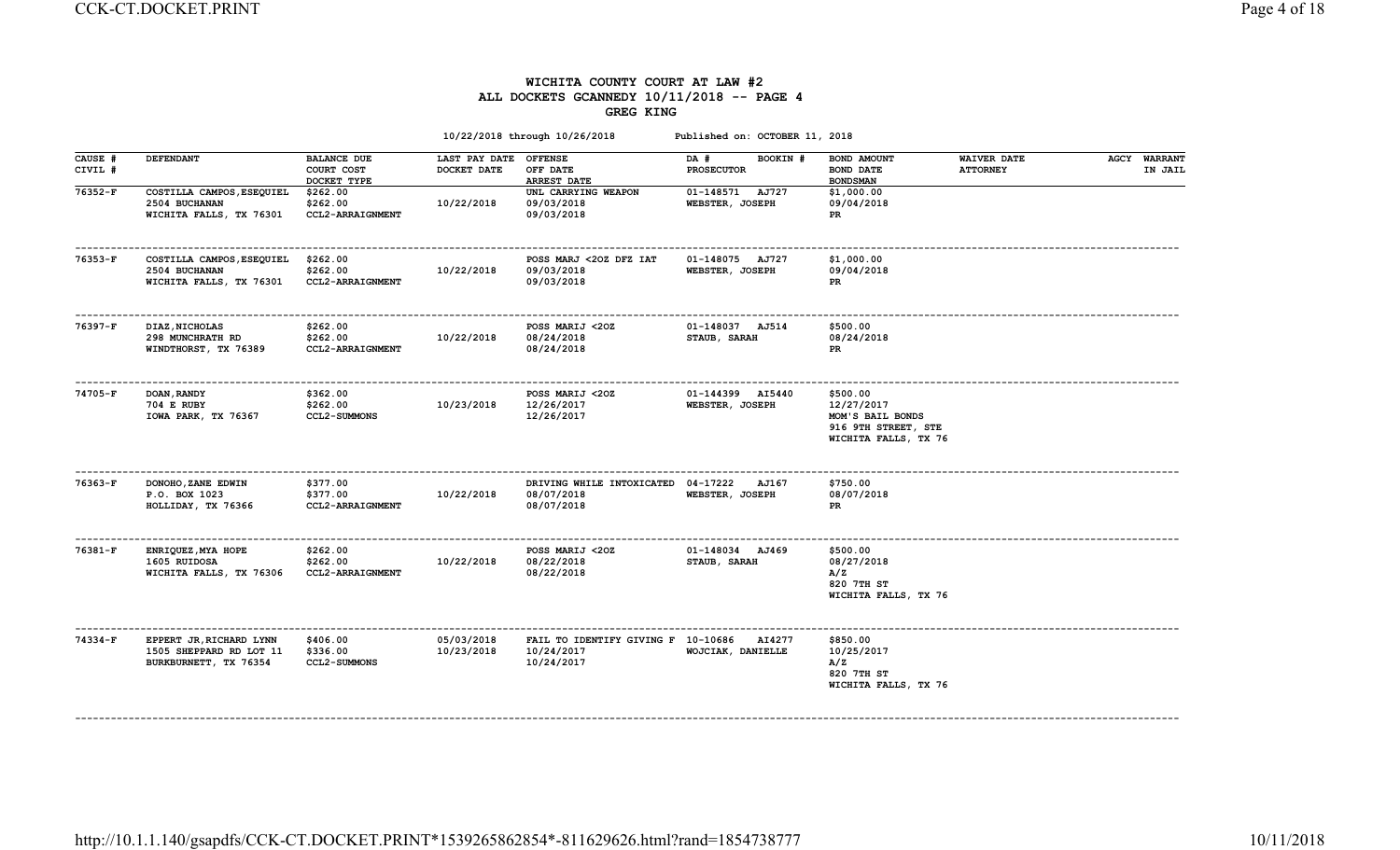# WICHITA COUNTY COURT AT LAW #2 ALL DOCKETS GCANNEDY 10/11/2018 -- PAGE 5 GREG KING

|                    |                                                                     |                                                 |                              | 10/22/2018 through 10/26/2018                         | Published on: OCTOBER 11, 2018        |                                                                               |                                                                   |                     |            |
|--------------------|---------------------------------------------------------------------|-------------------------------------------------|------------------------------|-------------------------------------------------------|---------------------------------------|-------------------------------------------------------------------------------|-------------------------------------------------------------------|---------------------|------------|
| CAUSE #<br>CIVIL # | <b>DEFENDANT</b>                                                    | <b>BALANCE DUE</b><br>COURT COST<br>DOCKET TYPE | LAST PAY DATE<br>DOCKET DATE | <b>OFFENSE</b><br>OFF DATE<br><b>ARREST DATE</b>      | DA #<br>BOOKIN #<br><b>PROSECUTOR</b> | BOND AMOUNT<br><b>BOND DATE</b><br><b>BOND SMAN</b>                           | <b>WAIVER DATE</b><br><b>ATTORNEY</b>                             | <b>AGCY WARRANT</b> | IN JAIL    |
| 76380-F            | ESCOBEDO, CODY WILLIAM<br>1 LA JUANA CIR<br>WICHITA FALLS, TX 76306 | \$262.00<br>\$262.00<br>CCL2-ARRAIGNMENT        | 10/22/2018                   | PROH WEAPON KNUCKLES<br>08/23/2018<br>08/23/2018      | 04-17235<br>AJ506<br>STAUB, SARAH     | \$500.00<br>09/24/2018<br>PR                                                  |                                                                   |                     | <b>YES</b> |
| $76393-F$          | EVARTT, JASON LEE<br>604 WARFORD<br>WICHITA FALLS, TX 76301         | \$262.00<br>\$262.00<br><b>CCL2-ARRAIGNMENT</b> | 10/22/2018                   | POSS MARIJ <20Z<br>08/18/2018<br>08/18/2018           | 01-148022 AJ400<br>STAUB, SARAH       | \$750.00<br>08/20/2018<br>PR                                                  |                                                                   |                     |            |
| 76392-F            | FERGUSON, RACHAL KAY<br>2780 BUS HWY 287<br>IOWA PARK, TX 76367     | \$262.00<br>\$262.00<br>CCL2-ARRAIGNMENT        | 10/22/2018                   | POSS MARIJ <20Z<br>08/17/2018<br>08/17/2018           | 01-148017 AJ381<br>STAUB, SARAH       | \$750.00<br>08/18/2018<br>A/Z<br>820 7TH ST<br>WICHITA FALLS, TX 76           |                                                                   |                     |            |
| 73218-F            | FLOYD, ANDREW SHAUN<br>206 GLASGOW DR<br>WICHITA FALLS, TX 76302    | \$237.00<br>\$276.00<br><b>CCL2-SUMMONS</b>     | 07/31/2018<br>10/23/2018     | UNL CARRYING WEAPON<br>12/18/2016<br>07/27/2017       | 01-141910 AI2442<br>FAWCETT, DAVID    | \$1,000.00<br>07/28/2017<br>A/Z<br>820 7TH ST<br>WICHITA FALLS, TX 76         | MERKLE, GREG<br>1407 9TH STREET<br>WICHITA FALLS, TEXAS 76        |                     |            |
| $75508-F$          | FLOYD, ANDREW SHAUN<br>206 GLASGOW DR<br>WICHITA FALLS, TX 76302    | \$777.00<br>\$377.00<br><b>CCL2-SUMMONS</b>     | 10/23/2018                   | DRIVING WHILE INTOXICATED<br>05/13/2018<br>05/13/2018 | 01-146884 AI8267<br>STAUB, SARAH      | \$1,000.00<br>05/14/2018<br>CENTRAL II<br>1000 6TH ST<br>WICHITA FALLS, TX 76 |                                                                   |                     |            |
| 76378-F            | FOSTER, CONNIE LYNN<br>1206 MONROE<br>WICHITA FALLS, TX 76306       | \$262.00<br>\$262.00<br>CCL2-ARRAIGNMENT        | 10/22/2018                   | DISPLAY FICTITIOUS MOTOR<br>08/28/2018<br>08/28/2018  | 01-148560 AJ594<br>STAUB, SARAH       | \$500.00<br>08/29/2018<br>PR                                                  | FIDELIE, LAURA<br>710 LAMAR, SUITE 440<br>WICHITA FALLS, TX 76301 |                     |            |
| 76368-F            | <b>GARLETS, KEITH ALAN</b><br>132 DAMES<br>IOWA PARK, TX 76367      | \$262.00<br>\$262.00<br>CCL2-ARRAIGNMENT        | 10/22/2018                   | POSS DANGEROUS DRUG<br>09/16/2018<br>09/16/2018       | 01-148113 AJ997<br>WEBSTER, JOSEPH    | \$0.00<br>IN CUSTODY                                                          | PUBLIC DEFENDER,<br>600 SCOTT, STE 204<br>WICHITA FALLS, TX 76301 |                     | YES        |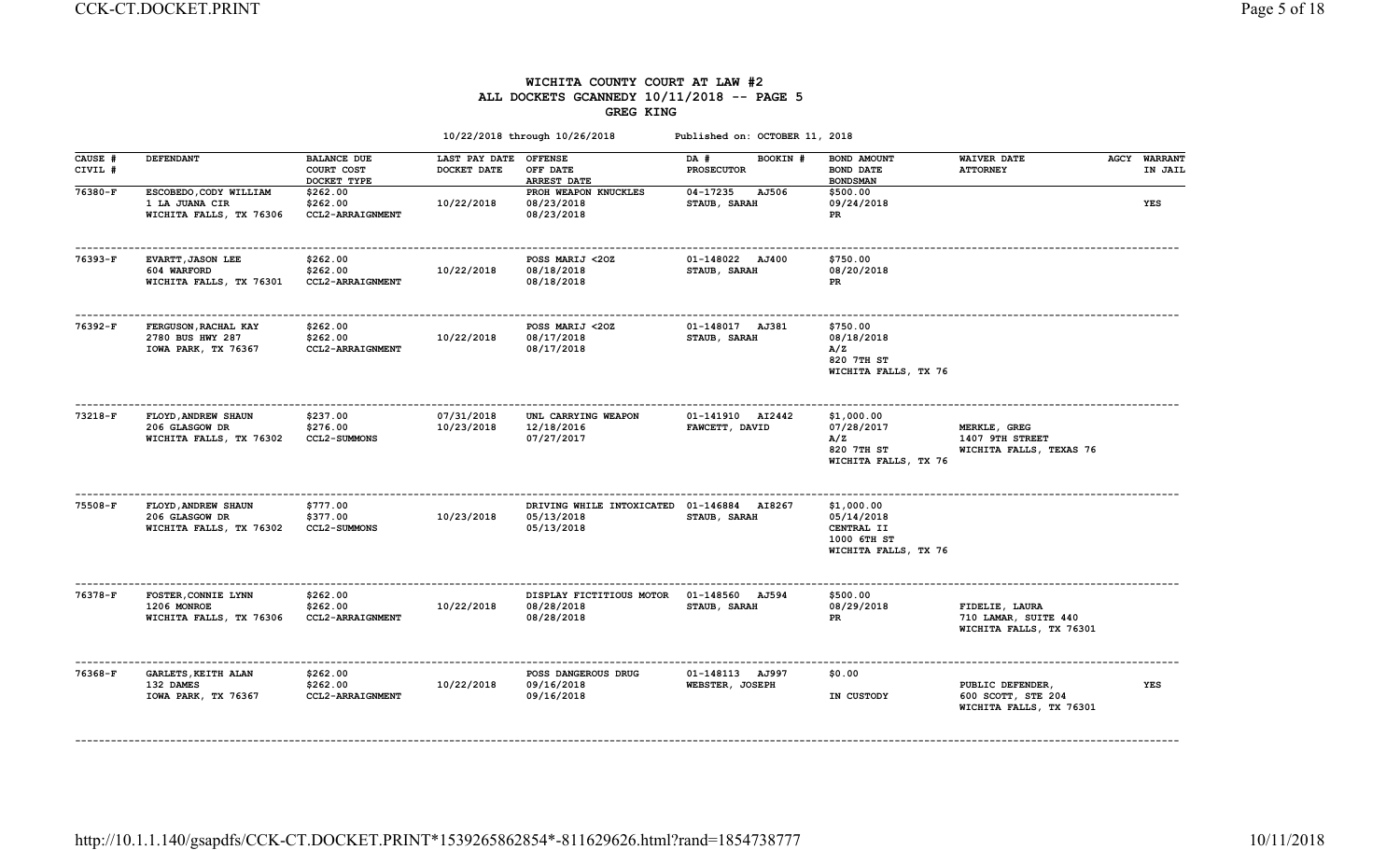### WICHITA COUNTY COURT AT LAW #2 ALL DOCKETS GCANNEDY 10/11/2018 -- PAGE 6 GREG KING

|                    |                                                                                        |                                                 |                                      | 10/22/2018 through 10/26/2018                                  | Published on: OCTOBER 11, 2018                 |                                                                                    |                                                                                                             |                                |
|--------------------|----------------------------------------------------------------------------------------|-------------------------------------------------|--------------------------------------|----------------------------------------------------------------|------------------------------------------------|------------------------------------------------------------------------------------|-------------------------------------------------------------------------------------------------------------|--------------------------------|
| CAUSE #<br>CIVIL # | <b>DEFENDANT</b>                                                                       | <b>BALANCE DUE</b><br>COURT COST<br>DOCKET TYPE | LAST PAY DATE OFFENSE<br>DOCKET DATE | OFF DATE<br><b>ARREST DATE</b>                                 | BOOKIN #<br>DA #<br><b>PROSECUTOR</b>          | BOND AMOUNT<br><b>BOND DATE</b><br><b>BOND SMAN</b>                                | <b>WAIVER DATE</b><br><b>ATTORNEY</b>                                                                       | <b>AGCY WARRANT</b><br>IN JAIL |
| 76369-F            | <b>GARLETS, KEITH ALAN</b><br>132 DAMES<br>IOWA PARK, TX 76367                         | \$262.00<br>\$262.00<br>CCL2-ARRAIGNMENT        | 10/22/2018                           | POSS DANGEROUS DRUG<br>09/16/2018<br>09/16/2018                | 01-148112 AJ997<br>WEBSTER, JOSEPH             | \$0.00<br>IN CUSTODY                                                               | PUBLIC DEFENDER,<br>600 SCOTT, STE 204<br>WICHITA FALLS, TX 76301                                           | YES                            |
| 71058-F            | GOIN, CHRISTIAN MICHELLE<br>1310 BLUEJAY<br>IOWA PARK, TX 76367                        | \$274.00<br>\$264.00<br><b>CCL2-SUMMONS</b>     | 08/13/2018<br>10/23/2018             | DRIVING W/LIC INV W/PREV<br>10/30/2016<br>10/30/2016           | 04-15927<br><b>AH6577</b><br>GODFREY, DEAN     | \$500.00<br>10/31/2016<br><b>URBONDSMAN</b><br>PO BOX 8105<br>WICHITA FALLS, TX 76 | PUBLIC DEFENDER,<br>600 SCOTT, STE 204<br>WICHITA FALLS, TX 76301                                           |                                |
| 71059-F            | GOIN, CHRISTIAN MICHELLE<br>1310 BLUEJAY<br>IOWA PARK, TX 76367                        | \$594.00<br>\$264.00<br><b>CCL2-SUMMONS</b>     | 08/15/2018<br>10/23/2018             | POSS CS PG $3 < 28$ G<br>10/30/2016<br>10/30/2016              | 04-15928<br><b>AH6577</b><br>GODFREY, DEAN     | \$1,500.00<br>10/31/2016<br>URBONDSMAN<br>PO BOX 8105<br>WICHITA FALLS, TX 76      | PUBLIC DEFENDER,<br>600 SCOTT, STE 204<br>WICHITA FALLS, TX 76301                                           |                                |
| 74206-F            | GOIN, CHRISTIAN MICHELLE<br>1310 BLUEJAY<br>IOWA PARK, TX 76367                        | \$594.00<br>\$264.00<br><b>CCL2-SUMMONS</b>     | 08/15/2018<br>10/23/2018             | POSS CS PG $3 < 28$ G<br>10/30/2016<br>10/30/2016              | 04-15929<br><b>AH6577</b><br>WOJCIAK, DANIELLE | \$5,000.00<br><b>URBONDSMAN</b><br>PO BOX 8105<br>WICHITA FALLS, TX 76             | PUBLIC DEFENDER,<br>600 SCOTT, STE 204<br>WICHITA FALLS, TX 76301                                           |                                |
| 75783-F            | GONZALES JR, OSCAR TRUJILL \$377.00<br>UJILLO<br>303 ELWOOD<br>WICHITA FALLS, TX 76301 | \$377.00<br>CCL2-PROMISE PLEA                   | 10/24/2018                           | DRIVING WHILE INTOXICATED 04-17125<br>06/16/2018<br>06/16/2018 | <b>AI8960</b><br>STAUB, SARAH                  | \$1,000.00<br>06/17/2018<br>A/Z<br>820 7TH ST<br>WICHITA FALLS, TX 76              |                                                                                                             |                                |
| 73260-F            | GREENE, BRANDON MICHAEL<br>1510 FILMORE<br>WICHITA FALLS, TX 76309                     | \$412.00<br>\$262.00<br><b>CCL2-SUMMONS</b>     | 10/23/2018                           | THEFT PROP >=\$100<\$750<br>08/22/2017<br>08/22/2017           | 01-143714 AI2956<br>WOJCIAK, DANIELLE          | \$500.00<br>08/24/2017<br>A/Z<br>820 7TH ST                                        | RAFUSE, ROBERT<br>710 LAMAR STE 440<br><b>ENERGY CENTER</b><br>WICHITA FALLS, TX 76 WICHITA FALLS, TEXAS 76 |                                |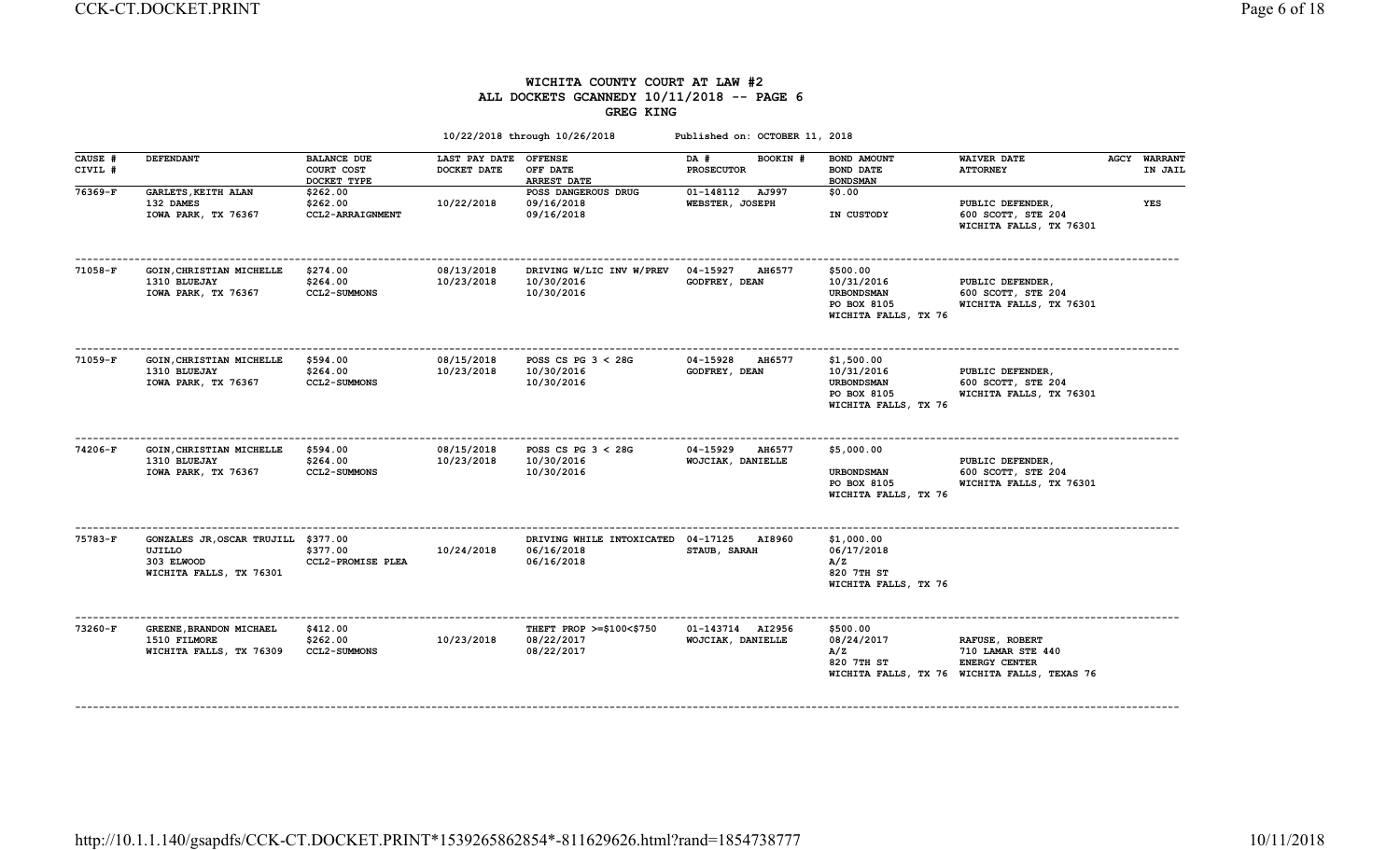## WICHITA COUNTY COURT AT LAW #2 ALL DOCKETS GCANNEDY 10/11/2018 -- PAGE 7 GREG KING

|                    |                                                                       |                                                 |                                      | 10/22/2018 through 10/26/2018                                   | Published on: OCTOBER 11, 2018           |                                                                     |                                                                                                             |                                |
|--------------------|-----------------------------------------------------------------------|-------------------------------------------------|--------------------------------------|-----------------------------------------------------------------|------------------------------------------|---------------------------------------------------------------------|-------------------------------------------------------------------------------------------------------------|--------------------------------|
| CAUSE #<br>CIVIL # | <b>DEFENDANT</b>                                                      | <b>BALANCE DUE</b><br>COURT COST<br>DOCKET TYPE | LAST PAY DATE OFFENSE<br>DOCKET DATE | OFF DATE<br>ARREST DATE                                         | DA #<br>BOOKIN #<br><b>PROSECUTOR</b>    | BOND AMOUNT<br><b>BOND DATE</b><br><b>BOND SMAN</b>                 | <b>WAIVER DATE</b><br><b>ATTORNEY</b>                                                                       | <b>AGCY WARRANT</b><br>IN JAIL |
| 73478-F            | GREENE, BRANDON MICHAEL<br>1510 FILMORE<br>WICHITA FALLS, TX 76301    | \$412.00<br>\$262.00<br><b>CCL2-SUMMONS</b>     | 10/23/2018                           | POSS CS PG $3 < 28$ G<br>08/22/2017<br>08/22/2017               | 01-143464<br>AI2956<br>WOJCIAK, DANIELLE | \$1,350.00<br>08/24/2017<br>A/Z<br>820 7TH ST                       | RAFUSE, ROBERT<br>710 LAMAR STE 440<br><b>ENERGY CENTER</b><br>WICHITA FALLS, TX 76 WICHITA FALLS, TEXAS 76 |                                |
| 76384-F            | GRISHAM, LEVI AUSTIN<br>4021 TAFT BLVD<br>WICHITA FALLS, TX 76308     | \$262.00<br>\$262.00<br>CCL2-ARRAIGNMENT        | 10/22/2018                           | DRIVING WHILE INTOXICATED 5-710<br>09/02/2018<br>09/02/2018     | STAUB, SARAH                             | \$750.00<br>10/03/2018<br>A/Z<br>820 7TH ST<br>WICHITA FALLS, TX 76 |                                                                                                             |                                |
| 76370-F            | <b>JOHNSON, TREVON</b><br>1515 CENTRAL FWY<br>WICHITA FALLS, TX 76306 | \$262.00<br>\$262.00<br><b>CCL2-ARRAIGNMENT</b> | 10/22/2018                           | POSS MARIJ <20Z<br>09/11/2018<br>09/11/2018                     | 01-148116 AJ873<br>WEBSTER, JOSEPH       | \$500.00<br>09/12/2018<br><b>PR</b>                                 |                                                                                                             |                                |
| 76375-F            | JOHNSTON, EMILY SHAE<br>5807 BRAIRGROVE<br>WICHITA FALLS, TX 76310    | \$262.00<br>\$262.00<br>CCL2-ARRAIGNMENT        | 10/22/2018                           | POSS MARIJ <20Z<br>08/24/2018<br>08/24/2018                     | 04-17262<br>AJ531<br>WEBSTER, JOSEPH     | \$500.00<br>08/25/2018<br>PR.                                       |                                                                                                             |                                |
| 72949-F            | <b>KELLEY, ANTHONY</b><br>1608 BLUFF ST<br>WICHITA FALLS, TX 76301    | \$332.00<br>\$332.00<br>CCL-2 ANNOUNCEMENT      | 10/24/2018                           | CRIMINAL MISCHIEF >=\$750< 04-16365<br>11/21/2016<br>05/22/2017 | <b>AI1348</b><br>GODFREY, DEAN           | \$1,550.00<br>05/31/2017<br>PR                                      | PUBLIC DEFENDER,<br>600 SCOTT, STE 204<br>WICHITA FALLS, TX 76301                                           |                                |
| 72948-F            | KELLEY, ANTHONY SCOTT<br>1608 BLUFF ST<br>WICHITA FALLS, TX 76301     | \$332.00<br>\$332.00<br>CCL-2 ANNOUNCEMENT      | 10/24/2018                           | CRIMINAL TRESPASS<br>06/05/2017<br>06/05/2017                   | 01-142925 AI1348<br>GODFREY, DEAN        | \$550.00<br>07/21/2017<br>PR.                                       | PUBLIC DEFENDER,<br>600 SCOTT, STE 204<br>WICHITA FALLS, TX 76301                                           |                                |
| 75798-F            | KELLEY, ANTHONY SCOTT<br>1608 BLUFF<br>WICHITA FALLS, TX 76301        | \$262.00<br>\$262.00<br>CCL-2 ANNOUNCEMENT      | 10/24/2018                           | CRIMINAL TRESPASS<br>06/22/2018<br>06/22/2018                   | 01-147590 AI9102<br>STAUB, SARAH         | \$1,000.00<br>PR                                                    | PUBLIC DEFENDER,<br>600 SCOTT, STE 204<br>WICHITA FALLS, TX 76301                                           |                                |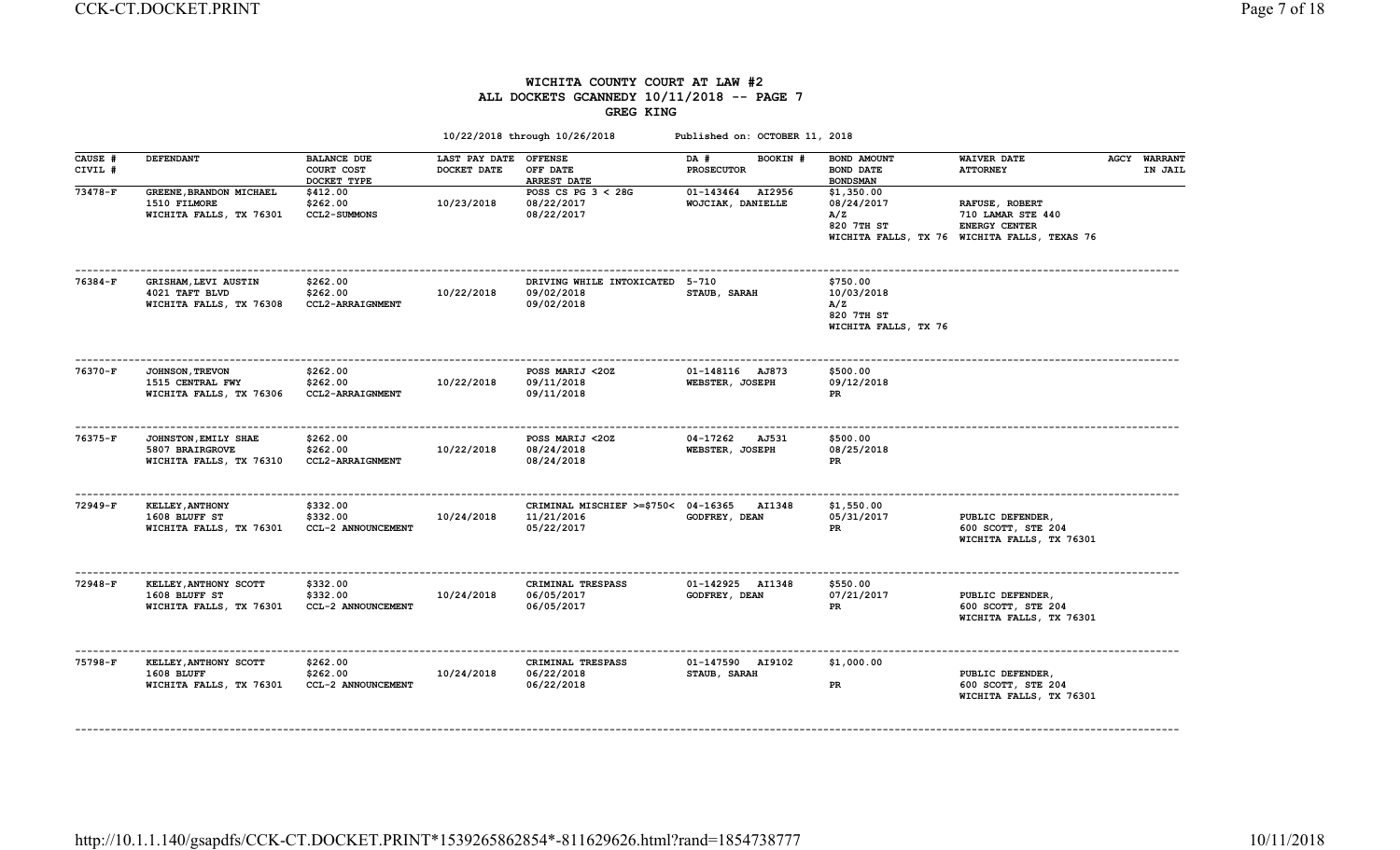#### WICHITA COUNTY COURT AT LAW #2 ALL DOCKETS GCANNEDY 10/11/2018 -- PAGE 8 GREG KING

|                    |                                                                        |                                                 |                              | 10/22/2018 through 10/26/2018                                          | Published on: OCTOBER 11, 2018        |                                                                               |                                                                                            |                                |
|--------------------|------------------------------------------------------------------------|-------------------------------------------------|------------------------------|------------------------------------------------------------------------|---------------------------------------|-------------------------------------------------------------------------------|--------------------------------------------------------------------------------------------|--------------------------------|
| CAUSE #<br>CIVIL # | <b>DEFENDANT</b>                                                       | <b>BALANCE DUE</b><br>COURT COST<br>DOCKET TYPE | LAST PAY DATE<br>DOCKET DATE | <b>OFFENSE</b><br>OFF DATE<br>ARREST DATE                              | BOOKIN #<br>DA #<br><b>PROSECUTOR</b> | BOND AMOUNT<br><b>BOND DATE</b><br><b>BONDSMAN</b>                            | <b>WAIVER DATE</b><br><b>ATTORNEY</b>                                                      | <b>AGCY WARRANT</b><br>IN JAIL |
| 76376-F            | <b>KERMIAR, CODY</b><br>13297 US HWY 281<br>WINDTHORST, TX 76389       | \$262.00<br>\$262.00<br>CCL2-ARRAIGNMENT        | 10/22/2018                   | CRIMINAL TRESPASS<br>08/29/2018<br>08/29/2018                          | 01-148535 AJ630<br>STAUB, SARAH       | \$500.00<br>09/13/2018<br>PR                                                  | <b>JENSEN, CAREY</b><br>813 8TH ST SUITE 550D<br>WICHITA FALLS, TEXAS 76                   |                                |
| 76379-F            | <b>KERMIAR, CODY</b><br><b>ANYWHERE USA</b><br>WICHITA FALLS, TX 76310 | \$262.00<br>\$262.00<br>CCL2-ARRAIGNMENT        | 10/22/2018                   | THEFT PROP >=\$100<\$750<br>08/29/2018<br>08/29/2018                   | 01-148534 AJ630<br>STAUB, SARAH       | \$500.00<br>09/13/2018<br>PR                                                  | <b>JENSEN, CAREY</b><br>813 8TH ST SUITE 550D<br>WICHITA FALLS, TEXAS 76                   |                                |
| 76398-F            | KNOX, CHASE MICHAEL<br>4300 MCNIEL<br>WICHITA FALLS, TX 76309          | \$0.00<br>\$0.00<br>CCL2-ARRAIGNMENT            | 10/22/2018                   | THEFT PROP >=\$750<\$2,500<br>05/19/2018<br>07/17/2018                 | 04-17131<br>AI9605<br>STAUB, SARAH    | \$10,000.00<br>PAYNE, MICHAEL                                                 |                                                                                            |                                |
| 76389-F            | LAPOINTE, KEVIN GEORGE<br>731 COLLEGE ST E<br>BURKBURNETT, TX 76354    | \$262.00<br>\$262.00<br>CCL2-ARRAIGNMENT        | 10/22/2018                   | ASSAULT CAUSES BODILY INJ 10-10925<br>06/19/2018<br>06/21/2018         | AI9074<br>STAUB, SARAH                | \$2,000.00<br>MOM'S BAIL BONDS<br>916 9TH STREET, STE<br>WICHITA FALLS, TX 76 | PUBLIC DEFENDER,<br>600 SCOTT, STE 204<br>WICHITA FALLS, TX 76301                          |                                |
| 75944-F            | LEER, CHARLOTTE<br>150 OFFUTT<br>WICHITA FALLS, TX 76301               | \$262.00<br>\$262.00<br>CCL-2 ANNOUNCEMENT      | 10/24/2018                   | POSS MARIJ <20Z<br>07/21/2018<br>07/21/2018                            | 01-147148 AI9699<br>WEBSTER, JOSEPH   | \$500.00<br>PR.                                                               | SMITH, CHUCK<br>901 INDIANA STREET, SUI<br>FIRST TEXAS BUILDING<br>WICHITA FALLS, TX 76301 |                                |
| 74581-F            | LOPEZ JR, CARLOS SOLIS<br>1804 LAS CRUSES<br>WICHITA FALLS, TX 76301   | \$1,112.00<br>\$262.00<br><b>CCL2-SUMMONS</b>   | 10/23/2018                   | ASSAULT CAUSES BODILY INJ 01-145879 AI6267<br>09/16/2017<br>02/04/2018 | WOJCIAK, DANIELLE                     | \$750.00<br>02/06/2018<br>CENTRAL II<br>1000 6TH ST<br>WICHITA FALLS, TX 76   |                                                                                            |                                |
| $76355 - F$        | LOPEZ-PARRA, JOSE ANGEL<br>4502 CORONADO<br>WICHITA FALLS, TX 76301    | \$377.00<br>\$377.00<br>CCL2-ARRAIGNMENT        | 10/22/2018                   | DRIVING WHILE INTOXICATED 01-148565 AJ735<br>09/04/2018<br>09/04/2018  | WEBSTER, JOSEPH                       | \$1,500.00<br><b>CASH BOND</b>                                                |                                                                                            |                                |
|                    |                                                                        |                                                 |                              |                                                                        |                                       |                                                                               |                                                                                            |                                |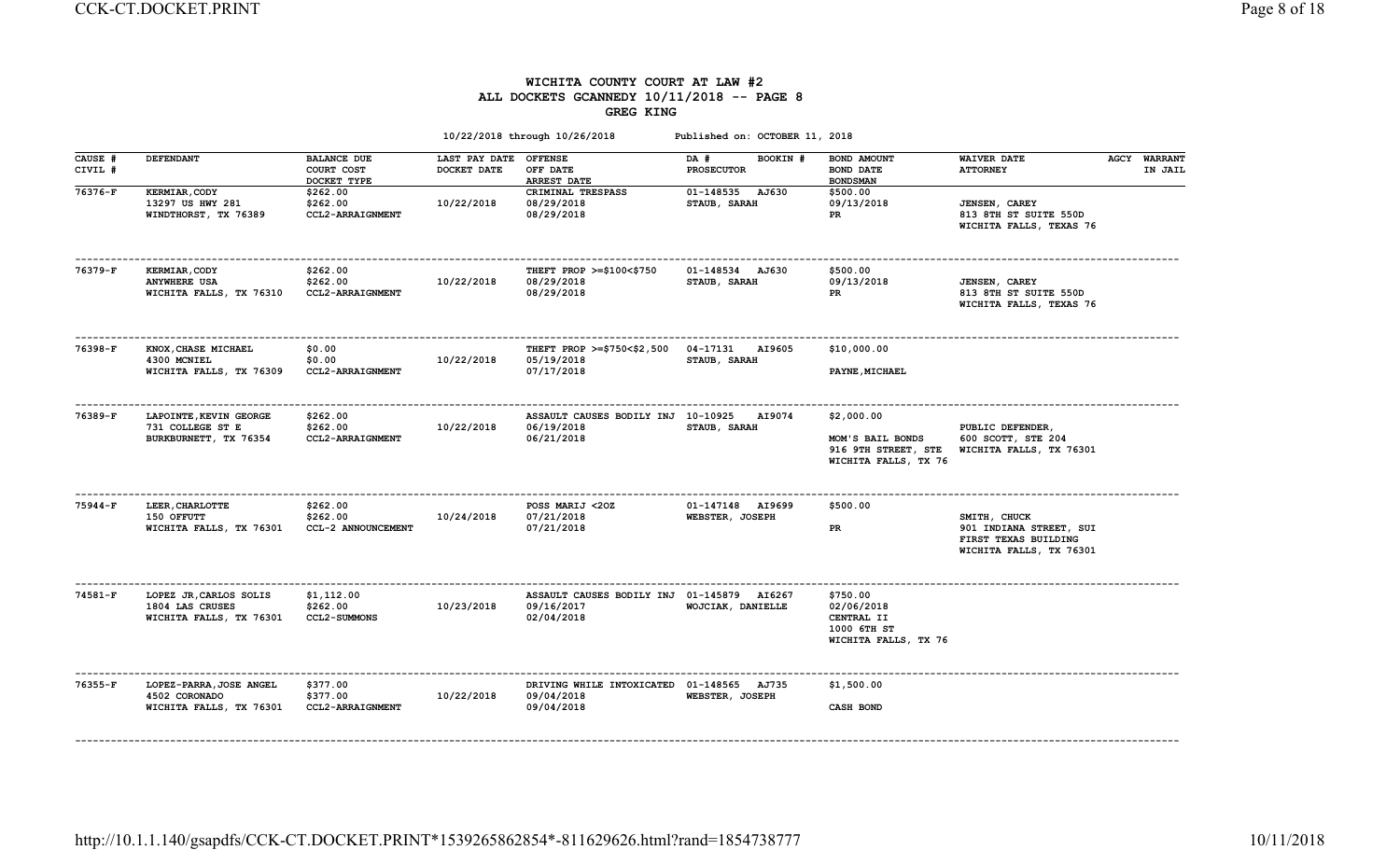## WICHITA COUNTY COURT AT LAW #2 ALL DOCKETS GCANNEDY 10/11/2018 -- PAGE 9 GREG KING

|                    |                                                                              |                                                 |                              | 10/22/2018 through 10/26/2018                                          | Published on: OCTOBER 11, 2018           |                                                                                           |                                                                        |                                |
|--------------------|------------------------------------------------------------------------------|-------------------------------------------------|------------------------------|------------------------------------------------------------------------|------------------------------------------|-------------------------------------------------------------------------------------------|------------------------------------------------------------------------|--------------------------------|
| CAUSE #<br>CIVIL # | <b>DEFENDANT</b>                                                             | <b>BALANCE DUE</b><br>COURT COST<br>DOCKET TYPE | LAST PAY DATE<br>DOCKET DATE | <b>OFFENSE</b><br>OFF DATE<br><b>ARREST DATE</b>                       | DA #<br>BOOKIN #<br><b>PROSECUTOR</b>    | BOND AMOUNT<br><b>BOND DATE</b><br><b>BOND SMAN</b>                                       | <b>WAIVER DATE</b><br><b>ATTORNEY</b>                                  | <b>AGCY WARRANT</b><br>IN JAIL |
| 73980-F            | LUCKEY, KEHVIN<br>1608 REDFOX<br>WICHITA FALLS, TX 76306                     | \$301.00<br>\$264.00<br><b>CCL2-SUMMONS</b>     | 03/14/2018<br>10/23/2018     | CRIMINAL TRESPASS<br>11/09/2017<br>11/09/2017                          | 01-145124<br>AI4577<br>WOJCIAK, DANIELLE | \$500.00<br>11/10/2017<br>MOM'S BAIL BONDS<br>916 9TH STREET, STE<br>WICHITA FALLS, TX 76 | PUBLIC DEFENDER,<br>600 SCOTT, STE 204<br>WICHITA FALLS, TX 76301      |                                |
| 74546-F            | MARTIN, ZACHARY AARON<br>409 S. DUNBAR<br>ELECTRA, TX 76360                  | \$366.00<br>\$266.00<br><b>CCL2-SUMMONS</b>     | 07/27/2018<br>10/23/2018     | CRIMINAL MISCHIEF >=\$100< 03-3264<br>01/06/2018<br>02/06/2018         | AI6307<br>WEBSTER, JOSEPH                | \$500.00<br>02/07/2018<br>PR                                                              |                                                                        |                                |
| 71883-F            | <b>MASON, ASHLEY</b><br>1215 MONTGOMERY<br>WICHITA FALLS, TX 76302           | \$262.00<br>\$262.00<br><b>CCL2-SUMMONS</b>     | 10/23/2018                   | FRAUD DESTROY REMOVAL CON 01-141471 AH8554<br>02/04/2017<br>02/04/2017 | FAWCETT, DAVID                           | \$850.00<br>02/09/2017<br>A/Z<br>820 7TH ST<br>WICHITA FALLS, TX 76                       | PUBLIC DEFENDER,<br>600 SCOTT, STE 204<br>WICHITA FALLS, TX 76301      |                                |
| 73329-F            | MCWILLIAMS, RYLEE KLAY<br>618 E 4TH<br>WICHITA FALLS, TX 76301               | \$314.00<br>\$264.00<br><b>CCL2-SUMMONS</b>     | 05/11/2018<br>10/23/2018     | POSS MARIJ <20Z<br>08/25/2017<br>08/25/2017                            | 10-10634<br>AI3024<br>FAWCETT, DAVID     | \$1,000.00<br>08/25/2017<br>PR                                                            | SYCK, REBEKAH R.<br>3808 KEMP BLVD., STE B,<br>WICHITA FALLS, TX 76308 |                                |
| 70559-F            | MEDINA, MICHAEL JAMES<br>600 CENTRAL FRWY APT 149<br>WICHITA FALLS, TX 76306 | \$438.00<br>\$338.00<br><b>CCL2-SUMMONS</b>     | 04/26/2018<br>10/23/2018     | VIOL BOND/PROTECTIVE ORDE 01-139560 AH5390<br>09/06/2016<br>09/06/2016 | <b>GODFREY, DEAN</b>                     | \$2,550.00<br>09/07/2016<br>A/Z<br>820 7TH ST<br>WICHITA FALLS, TX 76                     | PUBLIC DEFENDER,<br>600 SCOTT, STE 204<br>WICHITA FALLS, TX 76301      |                                |
| 70909-F            | MEDINA, MICHAEL JAMES<br>1701 LAS VEGAS<br>WICHITA FALLS, TX 76306           | \$368.00<br>\$268.00<br><b>CCL2-SUMMONS</b>     | 04/26/2018<br>10/23/2018     | EVADING ARREST DETENTION<br>10/04/2016<br>10/04/2016                   | 01-139827 AH5951<br><b>GODFREY, DEAN</b> | \$1,500.00<br>10/06/2016<br>A/Z<br>820 7TH ST<br>WICHITA FALLS, TX 76                     | PUBLIC DEFENDER,<br>600 SCOTT, STE 204<br>WICHITA FALLS, TX 76301      |                                |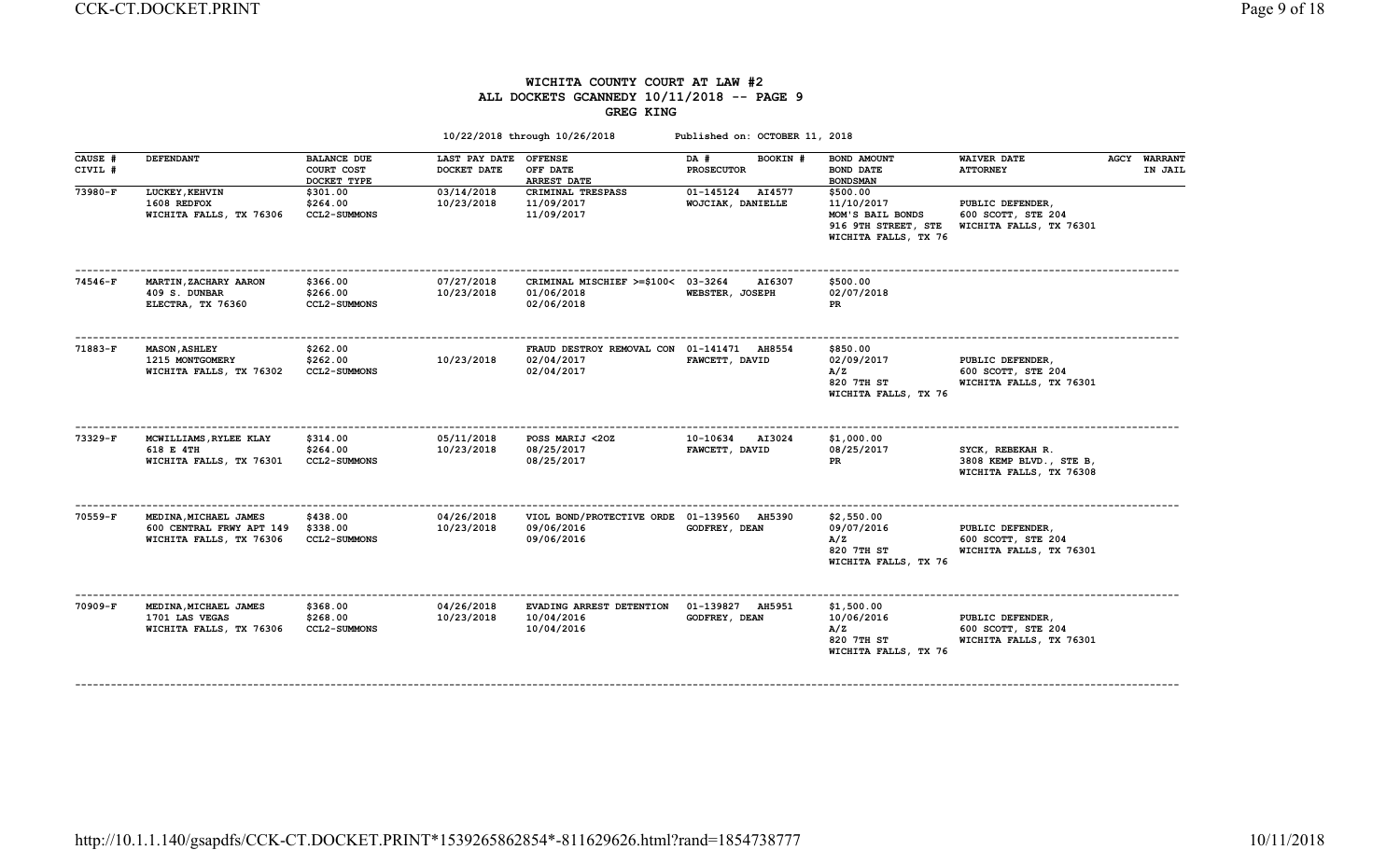### WICHITA COUNTY COURT AT LAW #2 ALL DOCKETS GCANNEDY 10/11/2018 -- PAGE 10 GREG KING

|                               |                                                                                                           |                                                             |                                                    | 10/22/2018 through 10/26/2018                                          | Published on: OCTOBER 11, 2018                  |                                                                       |                                                                                                               |                                |
|-------------------------------|-----------------------------------------------------------------------------------------------------------|-------------------------------------------------------------|----------------------------------------------------|------------------------------------------------------------------------|-------------------------------------------------|-----------------------------------------------------------------------|---------------------------------------------------------------------------------------------------------------|--------------------------------|
| CAUSE #<br>CIVIL #<br>72236-F | <b>DEFENDANT</b><br>MEDINA, MICHAEL JAMES                                                                 | <b>BALANCE DUE</b><br>COURT COST<br>DOCKET TYPE<br>\$368.00 | LAST PAY DATE OFFENSE<br>DOCKET DATE<br>04/26/2018 | OFF DATE<br><b>ARREST DATE</b><br>VIOL BOND/PROTECTIVE ORDE 01-141398  | DA #<br>BOOKIN #<br><b>PROSECUTOR</b><br>AH9762 | BOND AMOUNT<br><b>BOND DATE</b><br><b>BOND SMAN</b><br>\$2,500.00     | <b>WAIVER DATE</b><br><b>ATTORNEY</b>                                                                         | <b>AGCY WARRANT</b><br>IN JAIL |
|                               | 600 CENTRAL FWY<br>WICHITA FALLS, TX 76306                                                                | \$268.00<br><b>CCL2-SUMMONS</b>                             | 10/23/2018                                         | 09/03/2016<br>03/28/2017                                               | GODFREY, DEAN                                   | 04/01/2017<br>A/Z<br>820 7TH ST<br>WICHITA FALLS, TX 76               | PUBLIC DEFENDER,<br>600 SCOTT, STE 204<br>WICHITA FALLS, TX 76301                                             |                                |
| 73659-F                       | MEDINA, MICHAEL JAMES<br>600 CENTRAL FWY #237<br>WICHITA FALLS, TX 76302                                  | \$368.00<br>\$268.00<br><b>CCL2-SUMMONS</b>                 | 04/26/2018<br>10/23/2018                           | VIOL BOND/PROTECTIVE ORDE 01-143656 AI2845<br>08/16/2017<br>08/16/2017 | WOJCIAK, DANIELLE                               | \$1,000.00<br>08/19/2017<br>A/Z<br>820 7TH ST<br>WICHITA FALLS, TX 76 | PUBLIC DEFENDER,<br>600 SCOTT, STE 204<br>WICHITA FALLS, TX 76301                                             |                                |
| 74534-F                       | MILLS, AYSSA RENEE<br>1504 BURNETT ST APT B<br>WICHITA FALLS, TX 76309                                    | \$262.00<br>\$262.00<br><b>CCL2-SUMMONS</b>                 | 10/23/2018                                         | DRIVING W/LIC INV W/PREV 01-145848 AI5903<br>01/20/2018<br>01/20/2018  | WEBSTER, JOSEPH                                 | \$500.00<br>01/21/2018<br>PR                                          |                                                                                                               |                                |
| $76391-F$                     | MORGAN, KRISTA LOREE<br>5118 KINGSTON<br>WICHITA FALLS, TX 76310                                          | \$262.00<br>\$262.00<br>CCL2-ARRAIGNMENT                    | 10/22/2018                                         | POSS DANGEROUS DRUG<br>08/14/2018<br>08/14/2018                        | 01-148009 AJ309<br>STAUB, SARAH                 | \$1,500.00<br>08/16/2018<br>A/Z<br>820 7TH ST                         | RASMUSSEN, DAVID<br>1101 SCOTT AVE., STE. 2<br>FRITZ BUILDING<br>WICHITA FALLS, TX 76 WICHITA FALLS, TX 76301 |                                |
| 75236-F                       | MOZEKE III, DEMETRIUS LAWA \$262.00<br><b>LAWAYNE</b><br>5209 NORTHVIEW DR<br>WICHITA FALLS, TX 76306     | \$262.00<br>CCL-2 ANNOUNCEMENT                              | 10/24/2018                                         | POSS MARIJ <20Z<br>04/03/2018<br>04/03/2018                            | 01-146278 AI7443<br>STAUB, SARAH                | \$1,000.00<br>04/04/2018<br>PR                                        | REDDELL, SCOTT<br>WICHITA FALLS, TEXAS 76                                                                     |                                |
| 75778-F                       | ---------------------------------<br><b>NAJERA, ITYAIR</b><br>2833 ROANOKE DR.<br>WICHITA FALLS, TX 76306 | \$262.00<br>\$262.00<br>CCL-2 ANNOUNCEMENT                  | 10/24/2018                                         | CRIMINAL TRESPASS<br>06/09/2018<br>06/09/2018                          | 01-147474 AI8811<br>WEBSTER, JOSEPH             | \$1,000.00<br>06/10/2018<br>A/Z<br>820 7TH ST<br>WICHITA FALLS, TX 76 | PUBLIC DEFENDER,<br>600 SCOTT, STE 204<br>WICHITA FALLS, TX 76301                                             |                                |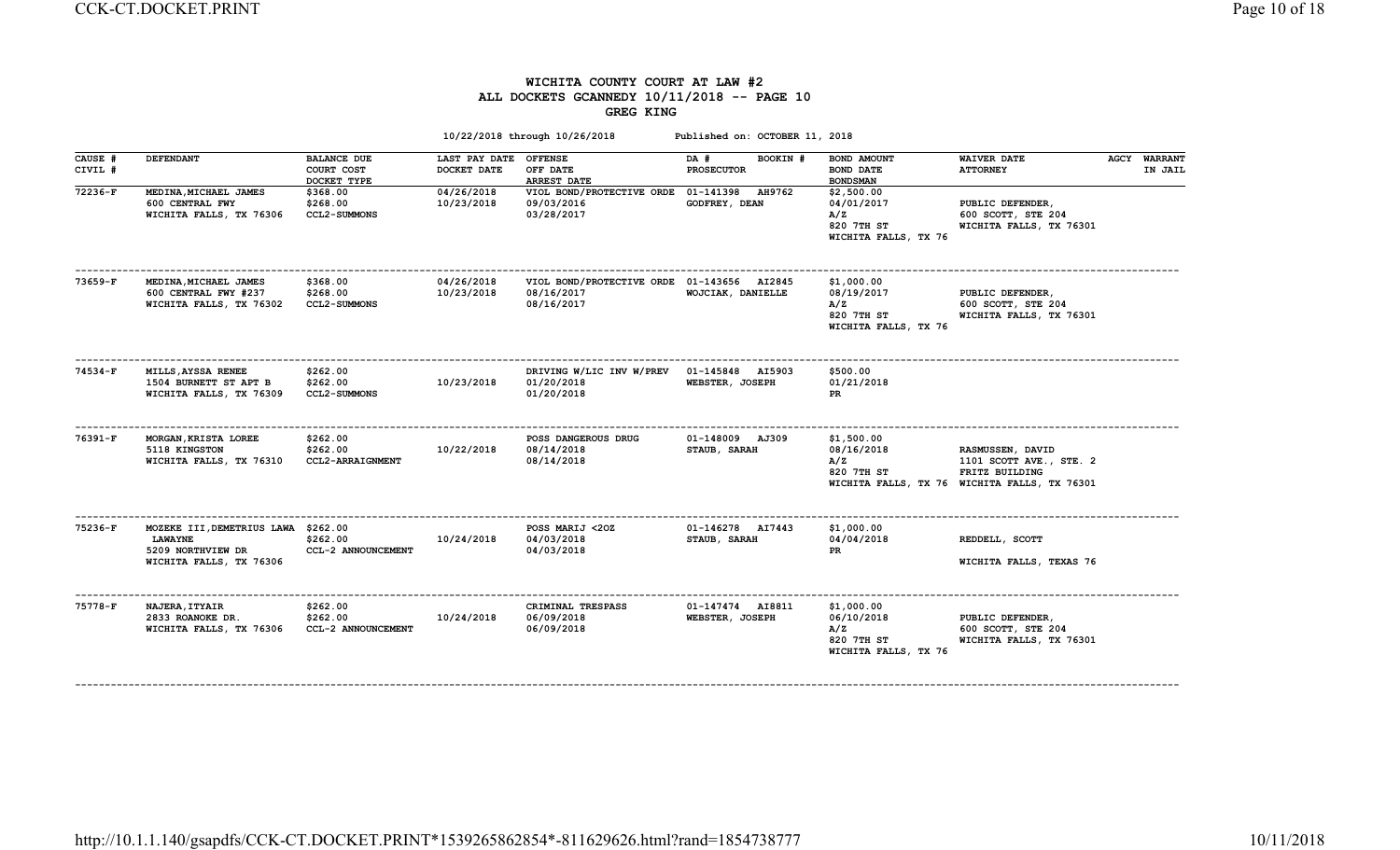#### WICHITA COUNTY COURT AT LAW #2 ALL DOCKETS GCANNEDY 10/11/2018 -- PAGE 11 GREG KING

| CAUSE #<br>CIVIL #   | <b>DEFENDANT</b>                                                                                        | <b>BALANCE DUE</b><br>COURT COST            | <b>LAST PAY DATE</b><br>DOCKET DATE | <b>OFFENSE</b><br>OFF DATE                                             | BOOKIN #<br>DA #<br><b>PROSECUTOR</b> | BOND AMOUNT<br><b>BOND DATE</b>                                                          | <b>WAIVER DATE</b><br><b>ATTORNEY</b>                             | <b>AGCY WARRANT</b><br>IN JAIL |
|----------------------|---------------------------------------------------------------------------------------------------------|---------------------------------------------|-------------------------------------|------------------------------------------------------------------------|---------------------------------------|------------------------------------------------------------------------------------------|-------------------------------------------------------------------|--------------------------------|
|                      |                                                                                                         | DOCKET TYPE                                 |                                     | <b>ARREST DATE</b>                                                     |                                       | <b>BOND SMAN</b>                                                                         |                                                                   |                                |
| 76385-F              | NEWTON, BRADLEY EDWARD<br>1625 SOUTHWEST PKWY<br>WICHITA FALLS, TX 76301                                | \$262.00<br>\$262.00<br>CCL2-ARRAIGNMENT    | 10/22/2018                          | CRIMINAL TRESPASS<br>08/24/2018<br>08/24/2018                          | 01-148485 AJ525<br>STAUB, SARAH       | \$500.00<br>08/25/2018<br>PR                                                             |                                                                   |                                |
| 74986-F              | NORWOOD, JAMI DEANNA<br>2212 MISSISSIPPI<br>WICHITA FALLS, TX 76301                                     | \$362.00<br>\$262.00<br><b>CCL2-SUMMONS</b> | 10/23/2018                          | CRIMINAL TRESPASS<br>03/16/2018<br>03/16/2018                          | 01-146418 AI7083<br>STAUB, SARAH      | \$500.00<br>PR                                                                           |                                                                   |                                |
| $72934-F$            | <b>ODELL, CRYSTAL LEEA</b><br>101 BONHAM DRIVE<br>WICHITA FALLS, TX 76301                               | \$362.00<br>\$262.00<br><b>CCL2-SUMMONS</b> | 10/23/2018                          | POSS MARJ <20Z DFZ IAT<br>06/10/2017<br>06/10/2017                     | 01-142732 AI1453<br>FAWCETT, DAVID    | \$1,050.00<br>06/11/2017<br>OUT OF COUNTY                                                |                                                                   |                                |
| 74359-F              | OSTBY JR, JERRY RUEBEN<br>117 HIGHLAND<br>BURKBURNETT, TX 76354                                         | \$300.00<br>\$377.00<br><b>CCL2-SUMMONS</b> | 10/23/2018                          | DRIVING WHILE INTOXICATED<br>12/16/2017<br>12/16/2017                  | 01-145414 AI5255<br>WEBSTER, JOSEPH   | \$500.00<br>01/16/2018<br>PR                                                             |                                                                   |                                |
| $58201-F$<br>1319-CV | PARKER, PAYTON ALEXANDRA<br>1709 TUCSON DR<br>WICHITA FALLS, TX 76306                                   | \$347.00<br>\$397.00<br><b>CCL2-SUMMONS</b> | 10/23/2018                          | THEFT PROP>=\$50<\$500<br>08/15/2012<br>08/15/2012                     | 01-122022 AE2283<br>RANCOURT, STEPHEN | \$3,500.00<br>08/16/2012<br>A/Z<br>820 7TH ST<br>WICHITA FALLS, TX 76                    | PUBLIC DEFENDER,<br>600 SCOTT, STE 204<br>WICHITA FALLS, TX 76301 |                                |
| 74172-F              | PARKER, PAYTON ALEXANDRA<br>1709 TUSCON DR<br>WICHITA FALLS, TX 76310                                   | \$462.00<br>\$262.00<br><b>CCL2-SUMMONS</b> | 10/23/2018                          | FAIL TO IDENTIFY FUGITIVE 01-145255 AI4912<br>11/27/2017<br>11/27/2017 | WOJCIAK, DANIELLE                     | \$1,000.00<br>11/28/2017<br>A/Z<br>820 7TH ST<br>WICHITA FALLS, TX 76                    | PUBLIC DEFENDER,<br>600 SCOTT, STE 204<br>WICHITA FALLS, TX 76301 |                                |
| 76377-F              | PATEL, DIVYESHKUMAR NATVAR \$377.00<br><b>ATVARBHA</b><br>2602 IOWA PARK RD.<br>WICHITA FALLS, TX 76306 | \$377.00<br>CCL2-ARRAIGNMENT                | 10/22/2018                          | DRIVING WHILE INTOXICATED 01-148696 AJ935<br>09/14/2018<br>09/13/2018  | STAUB, SARAH                          | \$750.00<br>09/14/2018<br>CENTRAL BAIL BONDS I<br>CENTRAL BAIL BONDS I<br>620 N. SWENSON |                                                                   |                                |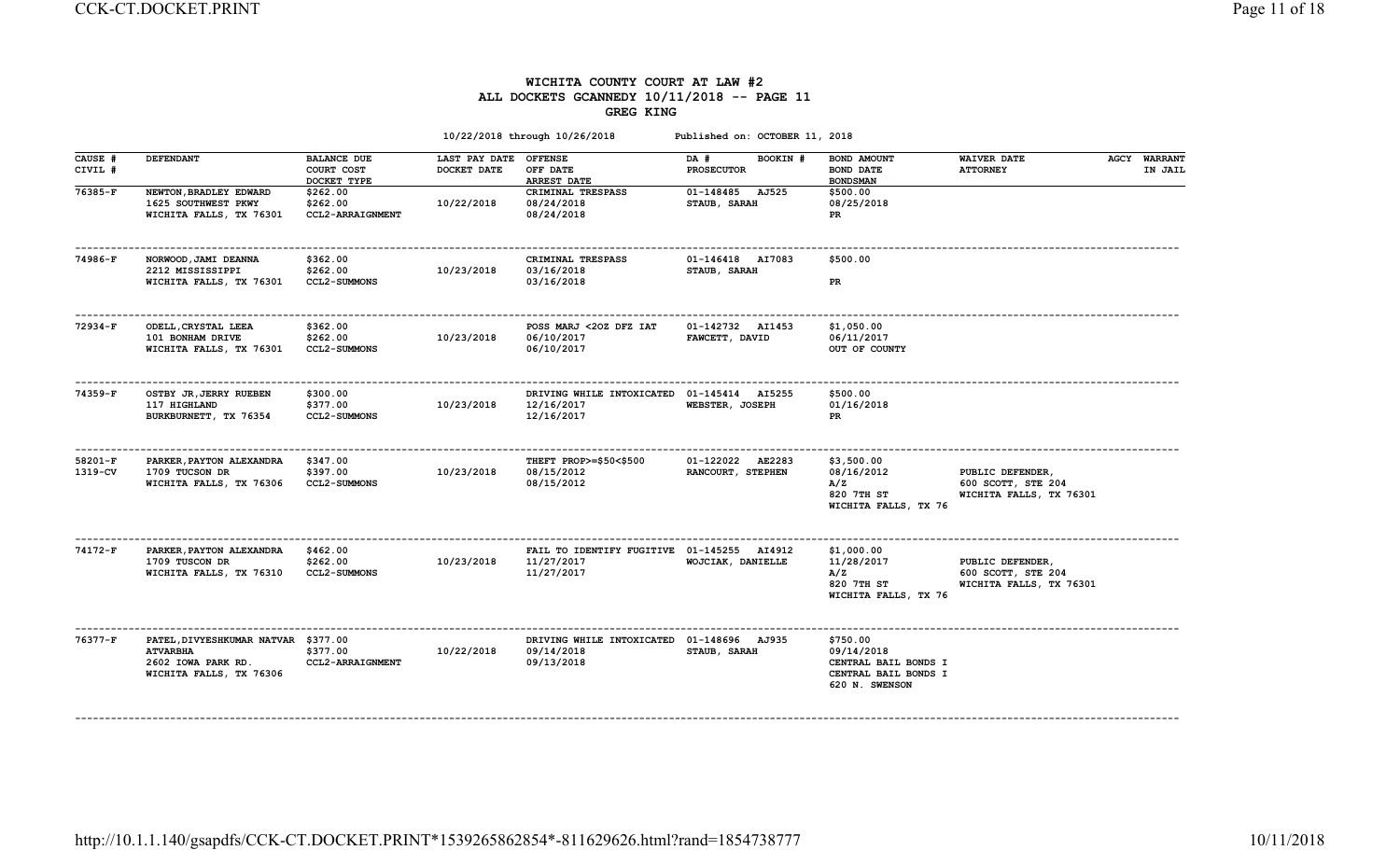#### WICHITA COUNTY COURT AT LAW #2 ALL DOCKETS GCANNEDY 10/11/2018 -- PAGE 12 GREG KING

|                      |                                                                                  |                                                 |                                      | 10/22/2018 through 10/26/2018                                          | Published on: OCTOBER 11, 2018                  |                                                                                       |                                                                                          |                                |
|----------------------|----------------------------------------------------------------------------------|-------------------------------------------------|--------------------------------------|------------------------------------------------------------------------|-------------------------------------------------|---------------------------------------------------------------------------------------|------------------------------------------------------------------------------------------|--------------------------------|
| CAUSE #<br>CIVIL #   | <b>DEFENDANT</b>                                                                 | <b>BALANCE DUE</b><br>COURT COST<br>DOCKET TYPE | LAST PAY DATE OFFENSE<br>DOCKET DATE | OFF DATE<br><b>ARREST DATE</b>                                         | DA #<br>BOOKIN #<br><b>PROSECUTOR</b>           | BOND AMOUNT<br><b>BOND DATE</b><br><b>BOND SMAN</b>                                   | <b>WAIVER DATE</b><br><b>ATTORNEY</b>                                                    | <b>AGCY WARRANT</b><br>IN JAIL |
| 76390-F              | PATTERSON, JOSHUA RYAN<br>9273 CR271<br>CLYDE, TX 79510                          | \$262.00<br>\$262.00<br>CCL2-ARRAIGNMENT        | 10/22/2018                           | RESIST ARREST SEARCH OR T 01-148429 AJ382<br>08/17/2018<br>08/17/2018  | STAUB, SARAH                                    | \$1,000.00<br>09/17/2018<br>PR.                                                       | RASMUSSEN, DAVID<br>1101 SCOTT AVE., STE. 2<br>FRITZ BUILDING<br>WICHITA FALLS, TX 76301 |                                |
| $73061-F$<br>2470-CV | PENA, ANTHONY ROBINSON<br>2030 BICKERS STREET APT 3 \$373.60<br>DALLAS, TX 75060 | \$184.60<br><b>CCL2-SUMMONS</b>                 | 04/09/2018<br>10/23/2018             | POSS MARIJ <20Z<br>07/05/2017<br>07/05/2017                            | $04 - 16504$<br><b>AI1989</b><br>FAWCETT, DAVID | \$550.00<br>08/14/2017<br>MY BONSDSMAN BAIL BO<br>MY BONSDSMAN BAIL BO<br>706 E SCOTT |                                                                                          |                                |
| 76387-F              | PEREZ, DAVID LEE<br>5864 SHETLAND CIR<br>FRISCO, TX 75034                        | \$262.00<br>\$262.00<br>CCL2-ARRAIGNMENT        | 10/22/2018                           | ASSAULT CAUSES BODILY INJ 01-148518 AJ682<br>08/04/2018<br>09/01/2018  | STAUB, SARAH                                    | \$2,500.00<br>09/01/2018<br>CENTRAL II<br>1000 6TH ST<br>WICHITA FALLS, TX 76         |                                                                                          |                                |
| 74195-F              | QUALLS, STEVEN RAY<br>1011 BURKBURNETT RD<br>WICHITA FALLS, TX 76306             | \$512.00<br>\$262.00<br><b>CCL2-SUMMONS</b>     | 10/23/2018                           | RACING ON HIGHWAY<br>11/17/2017<br>11/17/2017                          | 04-16701<br>AI4743<br>WOJCIAK, DANIELLE         | \$750.00<br>11/18/2017<br>A/Z<br>820 7TH ST<br>WICHITA FALLS, TX 76                   | PUBLIC DEFENDER,<br>600 SCOTT, STE 204<br>WICHITA FALLS, TX 76301                        |                                |
| 73685-F              | ROBBINS, GABRIELLE MAE<br>703 COTTON WOOD<br>BURKBURNETT, TX 76354               | \$662.00<br>\$262.00<br><b>CCL2-SUMMONS</b>     | 10/23/2018                           | ACCIDENT INVOLVING DAMAGE 01-143024 AI3477<br>07/03/2017<br>09/15/2017 | WOJCIAK, DANIELLE                               | \$500.00<br>09/16/2017<br>A/Z<br>820 7TH ST<br>WICHITA FALLS, TX 76                   | PUBLIC DEFENDER,<br>600 SCOTT, STE 204<br>WICHITA FALLS, TX 76301                        |                                |
| 73986-F              | ROBBINS, GABRIELLE MAE<br>703 COTTONWOOD<br>BURKBURNETT, TX 76354                | \$62.00<br>\$262.00<br><b>CCL2-SUMMONS</b>      | 10/23/2018                           | DRIVING W/LIC INV W/PREV<br>10/17/2017<br>10/18/2017                   | 10-10672<br><b>AI4172</b><br>WOJCIAK, DANIELLE  | \$750.00<br>10/23/2017<br>A/Z<br>820 7TH ST<br>WICHITA FALLS, TX 76                   | PUBLIC DEFENDER,<br>600 SCOTT, STE 204<br>WICHITA FALLS, TX 76301                        |                                |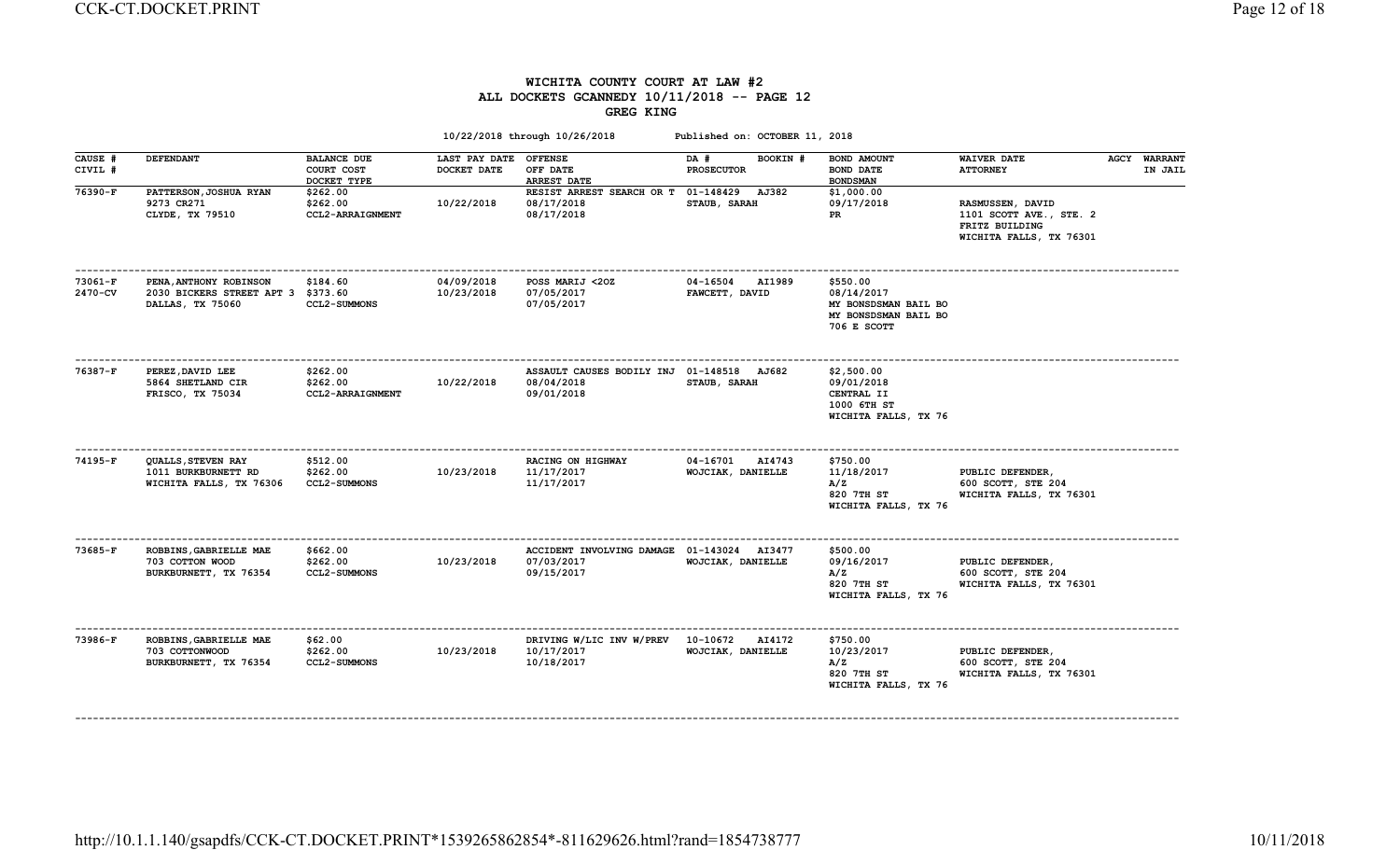#### WICHITA COUNTY COURT AT LAW #2 ALL DOCKETS GCANNEDY 10/11/2018 -- PAGE 13 GREG KING

|                    |                                                                             |                                                 |                              | 10/22/2018 through 10/26/2018                                 | Published on: OCTOBER 11, 2018                |                                                                               |                                                                                             |                         |
|--------------------|-----------------------------------------------------------------------------|-------------------------------------------------|------------------------------|---------------------------------------------------------------|-----------------------------------------------|-------------------------------------------------------------------------------|---------------------------------------------------------------------------------------------|-------------------------|
| CAUSE #<br>CIVIL # | <b>DEFENDANT</b>                                                            | <b>BALANCE DUE</b><br>COURT COST<br>DOCKET TYPE | LAST PAY DATE<br>DOCKET DATE | <b>OFFENSE</b><br>OFF DATE<br><b>ARREST DATE</b>              | DA #<br>BOOKIN #<br><b>PROSECUTOR</b>         | BOND AMOUNT<br><b>BOND DATE</b><br><b>BOND SMAN</b>                           | <b>WAIVER DATE</b><br><b>ATTORNEY</b>                                                       | AGCY WARRANT<br>IN JAIL |
| 74536-F            | RODGERS, DELBERT RAY<br>406 HILLCREST<br>OLNEY, TX 76374                    | \$262.00<br>\$262.00<br>CCL-2 ANNOUNCEMENT      | 10/24/2018                   | THEFT PROP >=\$100<\$750<br>01/04/2018<br>01/04/2018          | 01-145550<br><b>AI5590</b><br>WEBSTER, JOSEPH | \$500.00<br>01/05/2018<br>A/Z<br>820 7TH ST<br>WICHITA FALLS, TX 76           | PUBLIC DEFENDER,<br>600 SCOTT, STE 204<br>WICHITA FALLS, TX 76301                           |                         |
| 75035-F            | RODRIQUEZ, LUCIO SOLIZ<br>3116 1/2 JACQUELINE RD<br>WICHITA FALLS, TX 76306 | \$519.00<br>\$268.00<br><b>CCL2-SUMMONS</b>     | 10/01/2018<br>10/23/2018     | RESIST ARREST SEARCH OR T 13-104<br>03/06/2018<br>03/06/2018  | AI6865<br>STAUB, SARAH                        | \$2,500.00<br>03/06/2018<br>PR                                                | PUBLIC DEFENDER,<br>600 SCOTT, STE 204<br>WICHITA FALLS, TX 76301                           |                         |
| 74802-F            | ROEPKE, MICHELLE ANN<br>911 9TH STREET<br>WICHITA FALLS, TX 76309           | \$512.00<br>\$262.00<br><b>CCL2-SUMMONS</b>     | 10/23/2018                   | POSS MARJ <20Z DFZ IAT<br>01/27/2018<br>01/27/2018            | 01-145638 AI6065<br>WEBSTER, JOSEPH           | \$1,000.00<br>01/27/2028<br>A/Z<br>820 7TH ST<br>WICHITA FALLS, TX 76         | FIDELIE, LAURA<br>710 LAMAR, SUITE 440<br>WICHITA FALLS, TX 76301                           |                         |
| 74963-F            | ROEPKE, MICHELLE ANN<br>2158 AVE G<br>WICHITA FALLS, TX 76309               | \$512.00<br>\$262.00<br><b>CCL2-SUMMONS</b>     | 10/23/2018                   | CRIMINAL TRESPASS<br>01/27/2018<br>01/27/2018                 | 01-145906 AI6065<br>WEBSTER, JOSEPH           | \$750.00<br>01/27/2018<br>A/Z<br>820 7TH ST<br>WICHITA FALLS, TX 76           | FIDELIE, LAURA<br>710 LAMAR, SUITE 440<br>WICHITA FALLS, TX 76301                           |                         |
| 76395-F            | ROJAS, TIMOTHY MATTHEW<br>2942 LAVELLE<br>WICHITA FALLS, TX 76306           | \$262.00<br>\$262.00<br><b>CCL2-ARRAIGNMENT</b> | 10/22/2018                   | UNL CARRYING WEAPON<br>08/24/2018<br>08/24/2018               | 01-148499 AJ526<br>STAUB, SARAH               | \$1,500.00<br>08/25/2018<br>CENTRAL II<br>1000 6TH ST<br>WICHITA FALLS, TX 76 |                                                                                             |                         |
| $73558-F$          | ROOSEVELT, DAVID THEODORE<br>521 ROSEWOOD<br>BURKBURNETT, TX 76354          | \$218.00<br>\$264.00<br><b>CCL2-SUMMONS</b>     | 03/26/2018<br>10/23/2018     | DRIVING W/LIC INV W/PREV 04-16513<br>07/14/2017<br>07/14/2017 | AI2199<br>WOJCIAK, DANIELLE                   | \$500.00<br>07/15/2017<br>MOM'S BAIL BONDS<br>916 9TH STREET, STE             | LADD, SARAH<br>813 8TH STREET<br>SUITE 550A<br>WICHITA FALLS, TX 76 WICHITA FALLS, TX 76301 |                         |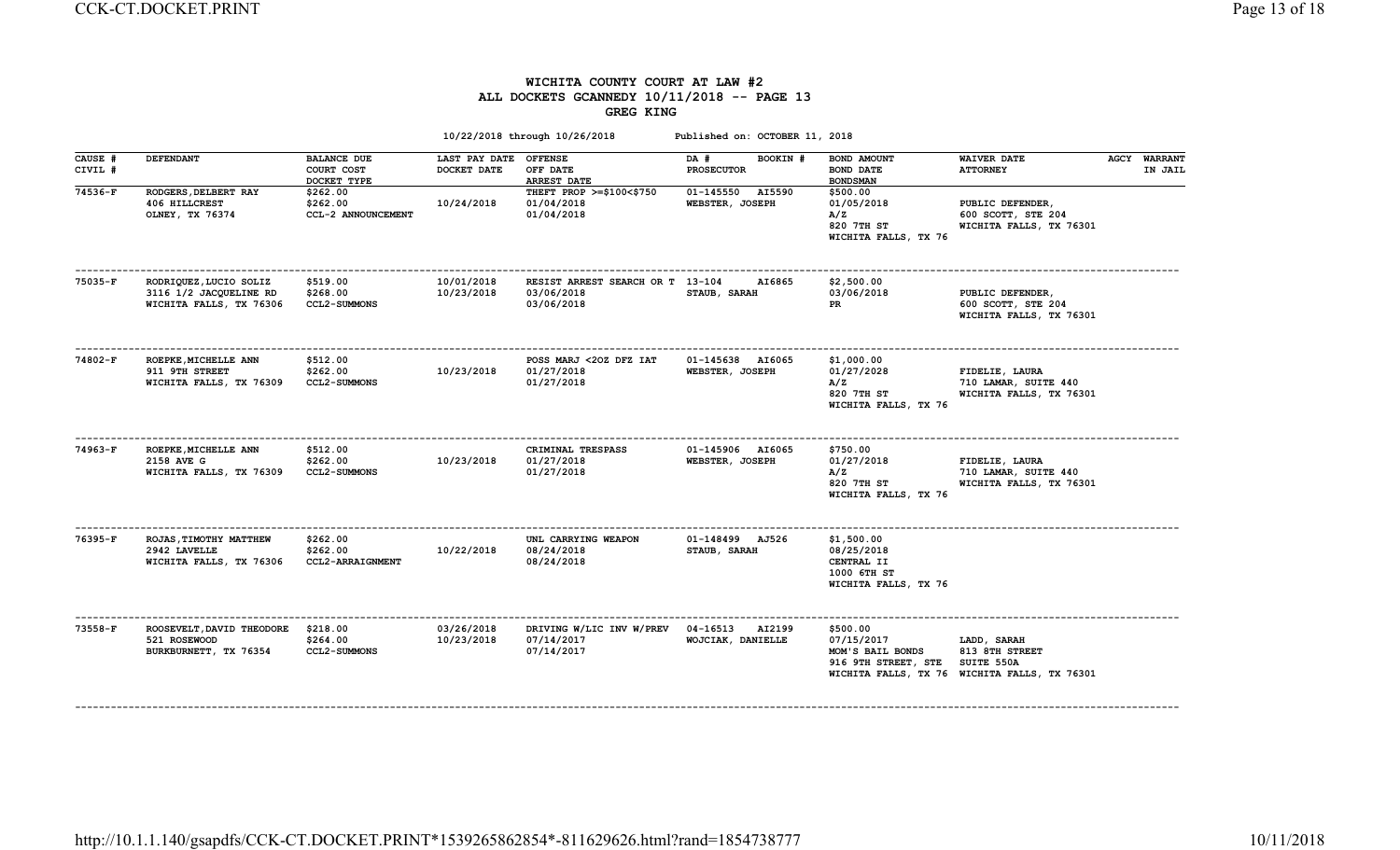### WICHITA COUNTY COURT AT LAW #2 ALL DOCKETS GCANNEDY 10/11/2018 -- PAGE 14 GREG KING

|                    |                                                                       |                                                 |                              | 10/22/2018 through 10/26/2018                                          | Published on: OCTOBER 11, 2018        |                                                                                     |                                                                             |                                |
|--------------------|-----------------------------------------------------------------------|-------------------------------------------------|------------------------------|------------------------------------------------------------------------|---------------------------------------|-------------------------------------------------------------------------------------|-----------------------------------------------------------------------------|--------------------------------|
| CAUSE #<br>CIVIL # | <b>DEFENDANT</b>                                                      | <b>BALANCE DUE</b><br>COURT COST<br>DOCKET TYPE | LAST PAY DATE<br>DOCKET DATE | <b>OFFENSE</b><br>OFF DATE<br><b>ARREST DATE</b>                       | DA #<br>BOOKIN #<br><b>PROSECUTOR</b> | BOND AMOUNT<br><b>BOND DATE</b><br><b>BOND SMAN</b>                                 | <b>WAIVER DATE</b><br><b>ATTORNEY</b>                                       | <b>AGCY WARRANT</b><br>IN JAIL |
| 76364-F            | <b>SEAMSTER, RACHELL</b><br><b>ANYWHERE USA</b><br>WICHITA FALLS,     | \$262.00<br>\$262.00<br>CCL2-ARRAIGNMENT        | 10/22/2018                   | PROSTITUTION<br>08/25/2018<br>08/25/2018                               | 01-148045 AJ553<br>WEBSTER, JOSEPH    | \$750.00<br>08/27/2018<br>PR                                                        |                                                                             |                                |
| 76365-F            | SEAMSTER, RACHELL<br><b>ANYWHERE USA</b><br>WICHITA FALLS,            | \$262.00<br>\$262.00<br>CCL2-ARRAIGNMENT        | 10/22/2018                   | POSS MARIJ <20Z<br>08/25/2018<br>08/25/2018                            | 01-148046 AJ553<br>WEBSTER, JOSEPH    | \$500.00<br>PR.                                                                     |                                                                             |                                |
| 72982-F            | SEITZ, TARA LEE<br>1615 COVINGTON<br>WICHITA FALLS, TX 76306          | \$160.00<br>\$266.00<br><b>CCL2-SUMMONS</b>     | 03/05/2018<br>10/23/2018     | DRIVING W/LIC INV W/PREV<br>05/05/2017<br>05/05/2017                   | 07-10386<br>54AI686<br>FAWCETT, DAVID | \$500.00<br>05/06/2017<br><b>BRENDA GREEN</b><br>820 7TH ST<br>WICHITA FALLS, TX 76 | PUBLIC DEFENDER,<br>600 SCOTT, STE 204<br>WICHITA FALLS, TX 76301           | YES                            |
| 72498-F            | SHEPPARD, JEREMY JAMAL<br>9920 JORDAN AVE #22<br>CHATSWORTH, CA 91311 | \$482.00<br>\$332.00<br><b>CCL2-SUMMONS</b>     | 10/23/2018                   | POSS CS PG $3 < 28$ G<br>04/14/2017<br>04/14/2017                      | 03-3151<br>AI256<br>FAWCETT, DAVID    | \$1,050.00<br>04/15/2017<br>AAR<br>917 SCOTT STREET<br>WICHITA FALLS, TX 76         | PUBLIC DEFENDER,<br>600 SCOTT, STE 204<br>WICHITA FALLS, TX 76301           |                                |
| $61303-F$          | SMITH, DEANNA RENEE<br>1203 GLENDORE<br>WICHITA FALLS, TX 76302       | \$1,208.00<br>\$401.00<br><b>CCL2-SUMMONS</b>   | 12/14/2016<br>10/23/2018     | DRIVING WHILE INTOXICATED 01-125189 AE8954<br>05/28/2013<br>05/28/2013 | RANCOURT, STEPHEN                     | \$1,350.00<br>05/29/2013<br>PR                                                      | GREENWOOD, TODD<br>813 8TH STREET<br>SUITE 550-K<br>WICHITA FALLS, TEXAS 76 |                                |
| 76367-F            | SPILLMAN, JERRY DANIEL<br>1300 TRAVIS<br>WICHITA FALLS, TX 76301      | \$262.00<br>\$262.00<br>CCL2-ARRAIGNMENT        | 10/22/2018                   | POSS MARIJ <20Z<br>09/15/2018<br>09/15/2018                            | 01-148123 AJ968<br>WEBSTER, JOSEPH    | \$500.00<br>09/16/2018<br><b>PR</b>                                                 |                                                                             |                                |
| 73472-F            | STRAWN, PORSHALA SHANICE<br>1413 GLADIOLUS<br>WICHITA FALLS, TX 76301 | \$699.00<br>\$389.00<br><b>CCL2-SUMMONS</b>     | 05/29/2018<br>10/23/2018     | DRIVING WHILE INTOXICATED 01-143072 AI1581<br>06/17/2017<br>06/17/2017 | <b>GODFREY, DEAN</b>                  | \$750.00<br>06/17/2017<br>A/Z<br>820 7TH ST<br>WICHITA FALLS, TX 76                 |                                                                             |                                |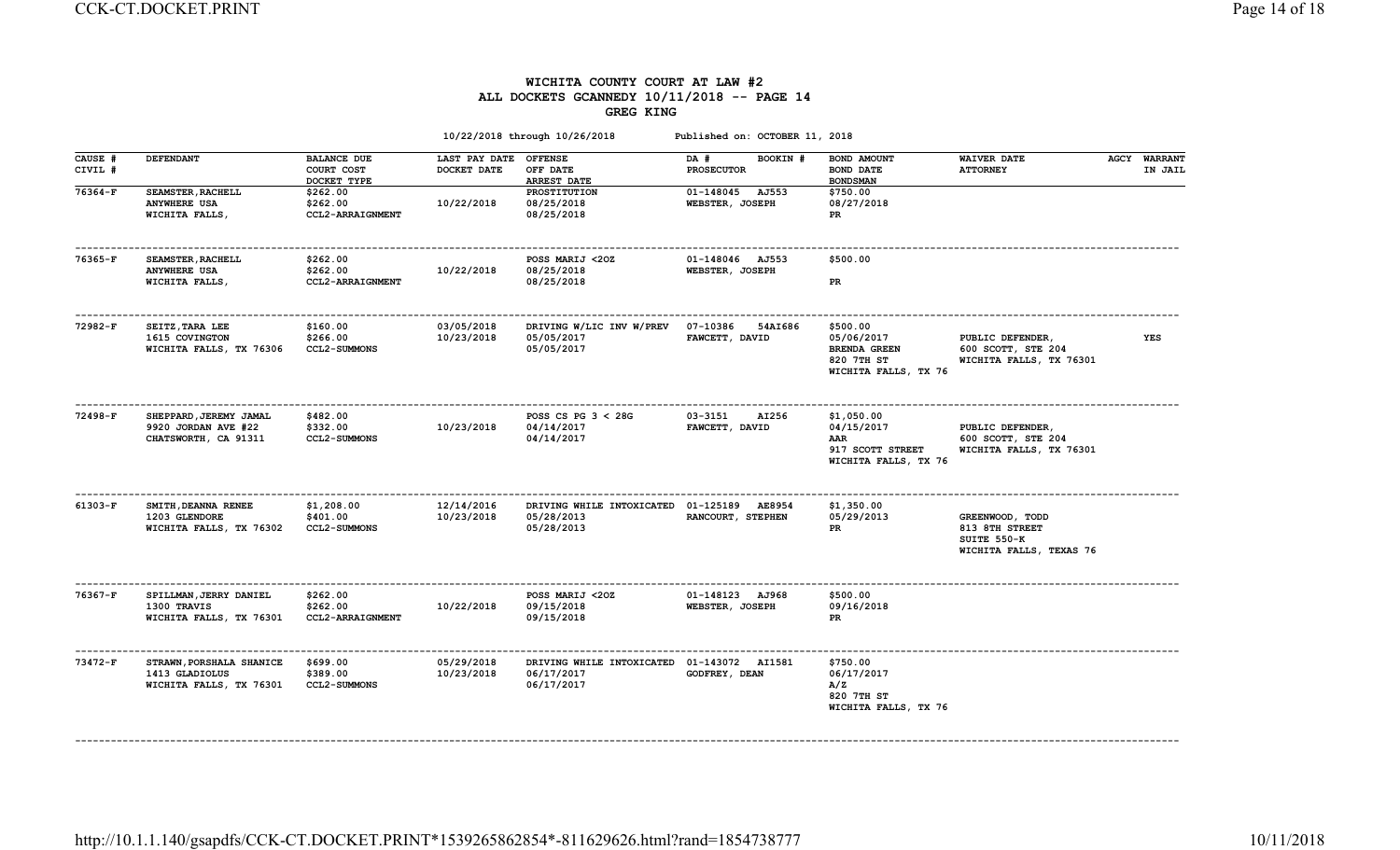### WICHITA COUNTY COURT AT LAW #2 ALL DOCKETS GCANNEDY 10/11/2018 -- PAGE 15 GREG KING

| <b>DEFENDANT</b>                                                    | <b>BALANCE DUE</b><br>COURT COST<br>DOCKET TYPE | DOCKET DATE              | <b>OFFENSE</b><br>OFF DATE<br>ARREST DATE             | BOOKIN #<br>DA #<br><b>PROSECUTOR</b> | BOND AMOUNT<br><b>BOND DATE</b><br><b>BOND SMAN</b>                           | <b>WAIVER DATE</b><br><b>ATTORNEY</b>                                       | <b>WARRANT</b><br><b>AGCY</b><br>IN JAIL                        |
|---------------------------------------------------------------------|-------------------------------------------------|--------------------------|-------------------------------------------------------|---------------------------------------|-------------------------------------------------------------------------------|-----------------------------------------------------------------------------|-----------------------------------------------------------------|
| TAYLOR, MARY DECAN<br>4912 KITTY ST<br>WICHITA FALLS, TX 76310      | \$377.00<br>\$377.00<br>CCL-2 ANNOUNCEMENT      | 10/24/2018               | DRIVING WHILE INTOXICATED<br>07/15/2018<br>07/15/2018 | 01-147781<br>WEBSTER, JOSEPH          | \$1,500.00<br>07/16/2018<br>CENTRAL II<br>1000 6TH ST<br>WICHITA FALLS, TX 76 |                                                                             |                                                                 |
| <b>THOMAS, CLIFF</b><br>3014 LINN FERRY RD<br>TEXARKANA, AR 71854   | \$262.00<br>\$262.00<br>CCL2-ARRAIGNMENT        | 10/22/2018               | POSS DANGEROUS DRUG<br>08/27/2018<br>08/27/2018       | 01-148050 AJ571<br>WEBSTER, JOSEPH    | \$1,000.00<br>08/27/2018<br>A/Z<br>820 7TH ST<br>WICHITA FALLS, TX 76         |                                                                             |                                                                 |
| <b>THOMAS, CLIFF</b><br>3014 LINN FERRY RD<br>TEXARKANA, AR 71854   | \$262.00<br>\$262.00<br>CCL2-ARRAIGNMENT        | 10/22/2018               | POSS DANGEROUS DRUG<br>08/27/2018<br>08/27/2018       | 01-148049 AJ571<br>WEBSTER, JOSEPH    | \$1,000.00<br>08/27/2018<br>A/Z<br>820 7TH ST<br>WICHITA FALLS, TX 76         |                                                                             |                                                                 |
| THOMAS, SARAH SHYANNE<br>1208 BISHOP<br>BURKBURNETT, TX 76354       | \$312.00<br>\$262.00<br>CCL2-SPEEDING APPEAL    | 10/23/2018               | DRIVING W/LIC INV W/PREV<br>02/12/2018<br>02/12/2018  | 01-146022 AI6422<br>WEBSTER, JOSEPH   | \$500.00<br>02/12/2018<br>PR.                                                 |                                                                             |                                                                 |
| TURK, STEPHEN IBRAHAM<br>5203 RIDGECREST<br>WICHITA FALLS, TX 76310 | \$462.00<br>\$262.00<br><b>CCL2-SUMMONS</b>     | 10/23/2018               | CRIMINAL TRESPASS<br>09/02/2017<br>09/02/2017         | 01-143885 AI3214<br>WOJCIAK, DANIELLE | \$550.00<br>09/03/2017<br>A/Z<br>820 7TH ST<br>WICHITA FALLS, TX 76           |                                                                             |                                                                 |
| VARELA, ALONZO JULIO<br>2710 ROANOKE<br>WICHITA FALLS, TX 76309     | \$463.00<br>\$383.00<br><b>CCL2-SUMMONS</b>     | 08/10/2016<br>10/23/2018 | 01/01/2015<br>01/01/2015                              | PONDER, JENNIFER                      | \$2,500.00<br>01/01/2015<br>A-AA<br>1000 6TH ST<br>WICHITA FALLS, TX 76       | MOLINA, RONNIE ROBERT<br>916 9TH STREET SUITE 10<br>WICHITA FALLS, TX 76301 |                                                                 |
|                                                                     |                                                 |                          |                                                       | LAST PAY DATE                         | DRIVING WHILE INTOXICATED 01-132529 AG2714                                    |                                                                             | 10/22/2018 through 10/26/2018<br>Published on: OCTOBER 11, 2018 |

http://10.1.1.140/gsapdfs/CCK-CT.DOCKET.PRINT\*1539265862854\*-811629626.html?rand=1854738777 10/11/2018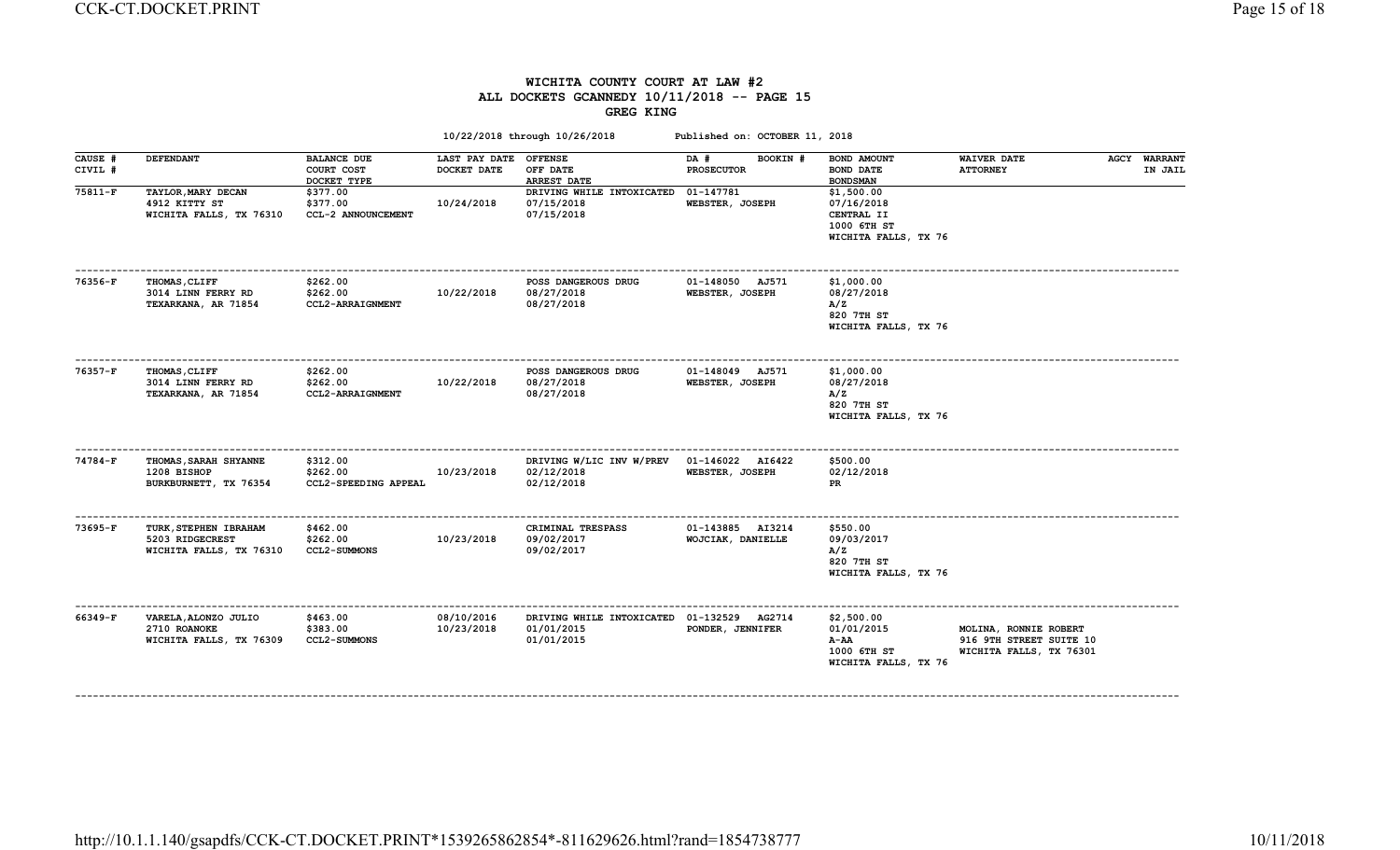## WICHITA COUNTY COURT AT LAW #2 ALL DOCKETS GCANNEDY 10/11/2018 -- PAGE 16 GREG KING

| <b>DEFENDANT</b>                                                       | <b>BALANCE DUE</b><br>COURT COST<br>DOCKET TYPE | DOCKET DATE                                                                                 | <b>OFFENSE</b><br>OFF DATE<br><b>ARREST DATE</b>     | DA #<br>BOOKIN #<br><b>PROSECUTOR</b>          | BOND AMOUNT<br><b>BOND DATE</b><br><b>BOND SMAN</b>                                                                                                | <b>WAIVER DATE</b><br><b>ATTORNEY</b> |                                                                     | <b>WARRANT</b><br>IN JAIL                                         |
|------------------------------------------------------------------------|-------------------------------------------------|---------------------------------------------------------------------------------------------|------------------------------------------------------|------------------------------------------------|----------------------------------------------------------------------------------------------------------------------------------------------------|---------------------------------------|---------------------------------------------------------------------|-------------------------------------------------------------------|
| VAUGHAN, RICKY MURRELL<br>505 CLAY ST APT A<br>WICHITA FALLS, TX 76306 | \$312.00<br>\$262.00<br><b>CCL2-SUMMONS</b>     | 10/23/2018                                                                                  | DISPLAY FICTITIOUS MOTOR<br>04/14/2018<br>04/14/2018 | 01-146671 AI7662<br>STAUB, SARAH               | \$500.00<br>04/14/2018<br>A/Z<br>820 7TH ST<br>WICHITA FALLS, TX 76                                                                                |                                       |                                                                     |                                                                   |
| 2911 KENESAW AVE<br>WICHITA FALLS, TX 76309                            | \$377.00<br>\$377.00<br>CCL-2 ANNOUNCEMENT      | 10/24/2018                                                                                  | 10/13/2017<br>10/13/2017                             | WOJCIAK, DANIELLE                              | \$750.00<br>A/Z<br>820 7TH ST                                                                                                                      | PAYNE, MICHAEL<br>P. O. BOX 4608      |                                                                     |                                                                   |
| VOYLES, EDWARD LEN<br>P.O. BOX 498<br>PETROLIA, TX 76377               | \$362.00<br>\$262.00<br><b>CCL2-SUMMONS</b>     | 10/23/2018                                                                                  | 07/26/2017<br>07/26/2017                             | 01-143351 AI2419<br>WOJCIAK, DANIELLE          | \$5,000.00<br>07/27/2017<br>MOM'S BAIL BONDS                                                                                                       | TROTTER, FRANK<br>807 8TH ST STE 900  |                                                                     |                                                                   |
| WAGNER, ANTHONY JAMAL<br>31 GRANT GILL LANE<br>WICHITA FALLS, TX 76301 | \$262.00<br>\$262.00<br>CCL2-ARRAIGNMENT        | 10/22/2018                                                                                  | 06/24/2018<br>06/24/2018                             | STAUB, SARAH                                   | \$2,000.00<br>06/25/2018<br>AAR<br>917 SCOTT STREET<br>WICHITA FALLS, TX 76                                                                        |                                       |                                                                     |                                                                   |
| WALLIG, LYNDSEY GAIL<br>1713 LUCILLE AVE<br>WICHITA FALLS, TX 76301    | \$232.00<br>\$270.00<br><b>CCL2-SUMMONS</b>     | 02/23/2018<br>10/23/2018                                                                    | 08/31/2017<br>08/31/2017                             | 01-143863 AI3167<br>WOJCIAK, DANIELLE          | \$500.00<br>09/01/2017<br>A/Z<br>820 7TH ST<br>WICHITA FALLS, TX 76                                                                                |                                       |                                                                     |                                                                   |
| 1445 E CORTEZ<br>WICHITA FALLS, TX 76306                               | \$262.00<br><b>CCL2-ARRAIGNMENT</b>             | 10/22/2018                                                                                  | POSS MARIJ <20Z<br>08/23/2018<br>08/23/2018          | 01-148036 AJ490<br>STAUB, SARAH                | \$500.00<br>08/24/2018<br>PR                                                                                                                       |                                       |                                                                     |                                                                   |
|                                                                        |                                                 | VEITENHEIMER, WHITNEY ANN<br>-----------------------<br>WALTERS, DIONNCE MARQUELLE \$262.00 |                                                      | 10/22/2018 through 10/26/2018<br>LAST PAY DATE | DRIVING WHILE INTOXICATED 01-144957 AI4083<br>THEFT PROP >=\$750<\$2,500<br>TERRORISTIC THREAT OF FAM 01-147598 AI9141<br>DISPLAY FICTITIOUS MOTOR | Published on: OCTOBER 11, 2018        | WICHITA FALLS, TX 76<br>916 9TH STREET, STE<br>WICHITA FALLS, TX 76 | <b>AGCY</b><br>WICHITA FALLS, TEXAS 76<br>WICHITA FALLS, TX 76301 |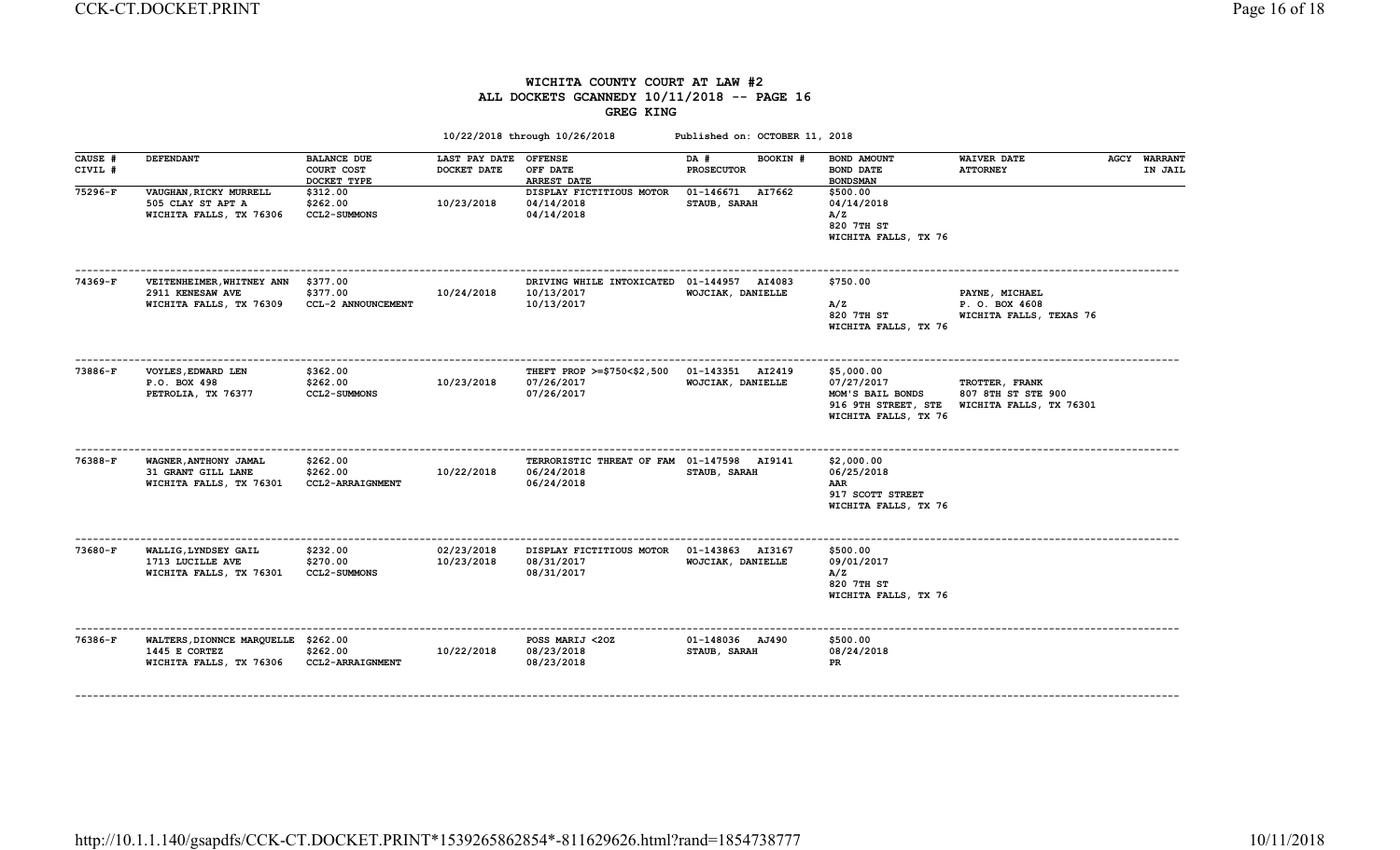## WICHITA COUNTY COURT AT LAW #2 ALL DOCKETS GCANNEDY 10/11/2018 -- PAGE 17 GREG KING

|                    |                                                                            |                                                     |                              | 10/22/2018 through 10/26/2018                                         | Published on: OCTOBER 11, 2018              |                                                                           |                                                                             |                                |
|--------------------|----------------------------------------------------------------------------|-----------------------------------------------------|------------------------------|-----------------------------------------------------------------------|---------------------------------------------|---------------------------------------------------------------------------|-----------------------------------------------------------------------------|--------------------------------|
| CAUSE #<br>CIVIL # | <b>DEFENDANT</b>                                                           | <b>BALANCE DUE</b><br>COURT COST<br>DOCKET TYPE     | LAST PAY DATE<br>DOCKET DATE | <b>OFFENSE</b><br>OFF DATE<br><b>ARREST DATE</b>                      | BOOKIN #<br>DA #<br><b>PROSECUTOR</b>       | BOND AMOUNT<br>BOND DATE<br><b>BOND SMAN</b>                              | <b>WAIVER DATE</b><br><b>ATTORNEY</b>                                       | <b>AGCY WARRANT</b><br>IN JAIL |
| $71911-F$          | WATERS, AMANDA LOUISE<br>437 W. 3RD ST<br>BURKBURNETT, TX 76354            | \$377.00<br>\$377.00<br>CCL2-SENTENCING             | 10/23/2018                   | DRIVING WHILE INTOXICATED<br>02/10/2017<br>02/10/2017                 | 04-16194<br><b>AH8680</b><br>FAWCETT, DAVID | \$1,500.00<br>02/10/2017<br>A/Z<br>820 7TH ST<br>WICHITA FALLS, TX 76     | BARBER, MARK<br>900 8TH STREET, SUITE 1<br>WICHITA FALLS, TX 76301          |                                |
| 75263-F            | WELLS, CHRISTOPHER GEAN<br><b>1110 RUBY</b><br>BURKBURNETT, TX 76354       | \$262.00<br>\$262.00<br>CCL-2 ANNOUNCEMENT          | 10/24/2018                   | VIOL BOND/PROTECTIVE ORDE 10-10854<br>04/12/2018<br>04/12/2018        | <b>AI7639</b><br>WEBSTER, JOSEPH            | \$1,000.00<br>04/13/2018<br>A/Z<br>820 7TH ST<br>WICHITA FALLS, TX 76     |                                                                             |                                |
| 75070-F            | WHERRY, TAMARA ETEOLIA<br>2021 ELMWOOD AVE<br>WICHITA FALLS, TX 76301      | \$262.00<br>\$262.00<br><b>CCL2-SUPRESSION HEAR</b> | 10/23/2018                   | POSS MARIJ <20Z<br>04/09/2017<br>03/08/2018                           | 01-142880 AI6905<br>WEBSTER, JOSEPH         | \$500.00<br>03/09/2018<br>PR                                              | VALVERDE, MICHAEL A.<br>SUITE 500<br>901 INDIANA<br>WICHITA FALLS, TX 76301 |                                |
| $76360-F$          | WIENS, NATHAN COREY<br>5510 PROFESSIONAL DR APT<br>WICHITA FALLS, TX 76302 | \$262.00<br>\$262.00<br>CCL2-ARRAIGNMENT            | 10/22/2018                   | POSS CS PG $3 < 28$ G<br>09/13/2018<br>09/13/2018                     | 01-148103 AJ920<br>WEBSTER, JOSEPH          | \$1,000.00<br>09/18/2018<br>$A-AA$<br>1000 6TH ST<br>WICHITA FALLS, TX 76 |                                                                             |                                |
| 76361-F            | WIENS, NATHAN COREY<br>5510 PROFESSIONAL DR APT<br>WICHITA FALLS, TX 76302 | \$262.00<br>\$262.00<br>CCL2-ARRAIGNMENT            | 10/22/2018                   | FAIL TO IDENTIFY FUGITIVE 01-148649 AJ920<br>09/13/2018<br>09/13/2018 | WEBSTER, JOSEPH                             | \$1,000.00<br>09/18/2018<br>A-AA<br>1000 6TH ST<br>WICHITA FALLS, TX 76   |                                                                             |                                |
| 76374-F            | WIENS, NATHAN COREY<br>5512 PROFESSIONAL DR APT<br>WICHITA FALLS, TX 76302 | \$262.00<br>\$262.00<br>CCL2-ARRAIGNMENT            | 10/22/2018                   | POSS MARIJ <20Z<br>09/13/2018<br>09/13/2018                           | 01-148102 AJ920<br>WEBSTER, JOSEPH          | \$500.00<br>09/14/2018<br>PR                                              |                                                                             |                                |